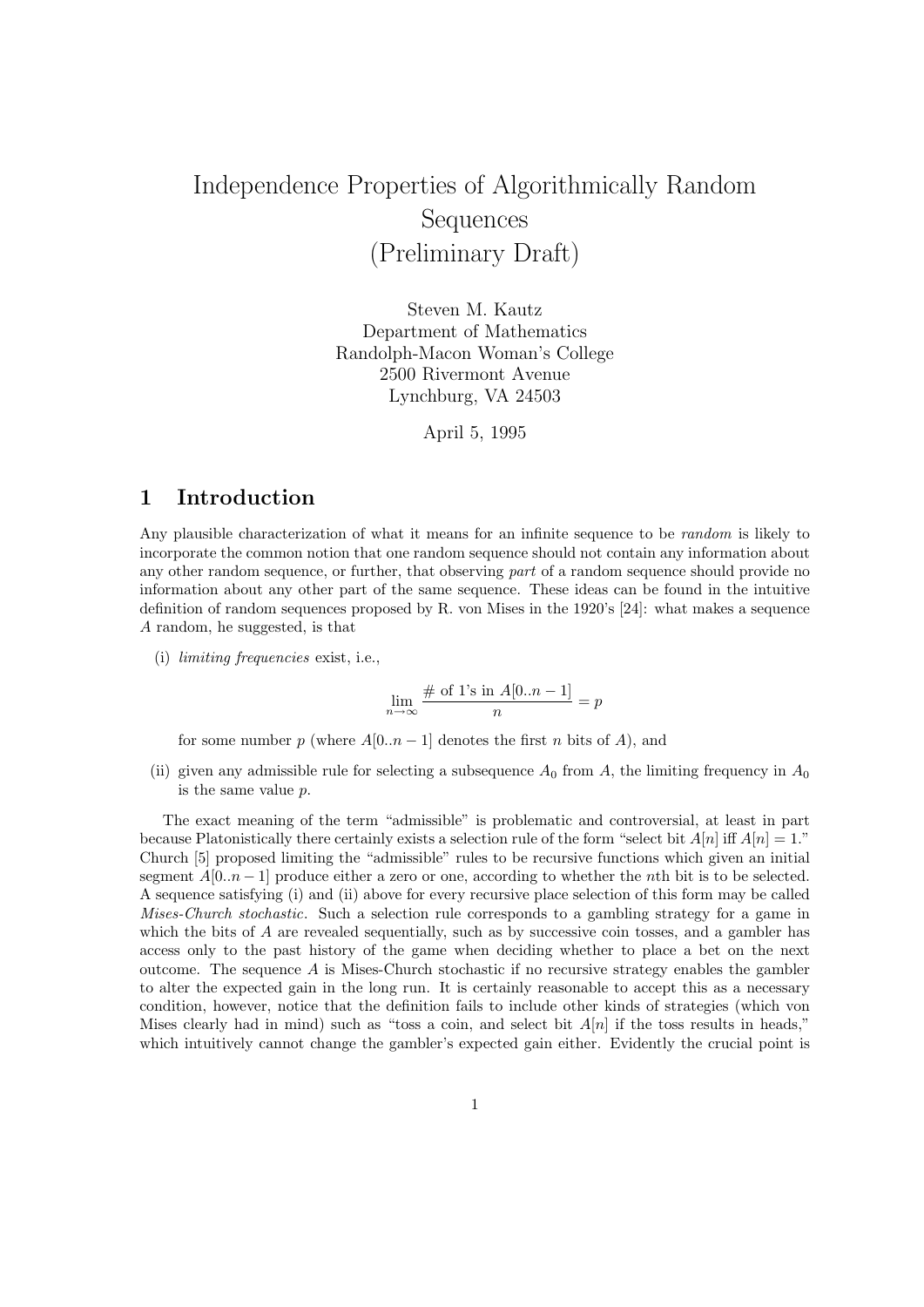not that the selection process is recursive, but that in some sense it has no information about the sequence A; we might say that A must be independent of the selection rule.

The fact that the definition proposed by Church is indeed too weak to satisfactorily characterize random sequences is a consequence of a result of Ville (see [23] or [21]), i.e., there are Mises-Church stochastic sequences which fail to satisfy certain widely accepted probabilistic laws. Kolmogorov and (independently) Loveland (see [21]) offered the generalization of a selection rule given in Definition 4.1 below. No examples are known of sequences which satisfy (i) and (ii) for every Kolmogorov-Loveland selection rule but which fail to satisfy some "known" probabilistic law [10, p.398], though not every such sequence is algorithmically random in the sense of Definition 3.2 [21], [18].

M. van Lambalgen observed that the relation "A is algorithmically random relative to  $B$ " could be interpreted as an independence relation, and that relative randomness in this sense satisfies the axiomatization of independence given in [22]. In this paper we investigate the independence properties of algorithmically random sequences related to notions of subsequence selection. We consider two kinds of questions: First, if A is algorithmically random and  $A_0$  is a subsequence chosen according to a (not necessarily recursive) selection rule, what conditions must be imposed on the selection rule to guarantee that  $A_0$  remains algorithmically random? Second, if  $A_1$  denotes the subsequence of *nonselected* bits, for what kinds of selection rules are  $A_0$  and  $A_1$  independent?

The main new result proved here is Theorem 4.5, that  $A_0$  and  $A_1$  are independent when  $A_0$  is chosen via a bounded Kolmogorov-Loveland selection rule. While a Mises-Church place selection is a special case of a selection rule of this form, the application we have in mind is that the sequence of queries of a time-bounded Turing machine may, under certain conditions, be construed as a bounded Kolmogorov-Loveland place selection. We indicate, for example, how this fact can be used to prove the well known result [1] that  $P \neq NP$  relative to an algorithmically random oracle. More recently Kautz and Miltersen [9] have used Theorem 4.5 to show that relative to a random oracle, NP does not have *measure zero* within the exponential complexity classes DTIME(2<sup>linear</sup>) or DTIME(2polynomial), an (apparently) stronger separation of P from NP. ("Measure zero" refers the resource-bounded measure of Lutz [13].)

#### 2 Preliminaries

Our notation is for the most part standard. Unfamiliar notions from recursion theory can probably be found in Odifreddi<sup>1</sup> [15] or Rogers [16], and everything else we need to know can be found in [7]. Let  $\mathbb{N} = \{0, 1, 2, \ldots\}$  denote the natural numbers. A *string* is an element of  $\{0, 1\}^*$  or  $\{0,1,\perp\}^*$ , where the symbol  $\perp$  is called an *undefined* bit. The concatenation of strings x and y is denoted xy. For any string x, |x| denotes the length of x, and  $\lambda$  is the unique string of length 0. If  $x \in \{0,1,\perp\}^*$  and  $j,k \in \mathbb{N}$  with  $0 \leq j \leq k < |x|, x[k]$  is the kth bit (symbol) of x and  $x[j..k]$  is the string consisting of the j<sup>th</sup> through kth bits of x (note that the "first" bit of x is the 0th). For an infinite binary sequence  $A \in \{0,1\}^{\infty}$ , the notations  $A[k]$  and  $A[j..k]$  are defined analogously. For any  $x, y \in \{0, 1, \perp\}^*, x \sqsubseteq y$  means that if  $x[k]$  is defined, then  $y[k]$  is also defined and  $x[k] = y[k]$ ; we say that x is an *initial segment*, or *predecessor*, of y or that y is an *extension* of x. Likewise for  $A \in \{0,1\}^{\infty}$ ,  $x \subseteq A$  means  $x[k] = A[k]$  whenever bit  $x[k]$  is defined. Strings x and y are said to be *incompatible*, or *disjoint*, if there is no string  $z$  which is an extension of both  $x$  and  $y$ ; when  $x, y \in \{0,1\}^*$ , this simply means that  $x \not\sqsubseteq y$  and  $y \not\sqsubseteq x$ .

Fix a standard enumeration of  $\{0,1\}^*$ ,  $s_0 = \lambda$ ,  $s_1 = 0$ ,  $s_2 = 1$ ,  $s_3 = 00$ ,  $s_4 = 01$ , .... A language is a subset of  $\{0,1\}^*$ ; a language A will be identified with its characteristic sequence  $\chi_A \in \{0,1\}^{\infty}$ , defined by  $s_y \in A \iff \chi_A[y] = 1$  for  $y \in \mathbb{N}$ . We will consistently write A for  $\chi_A$ .  $\overline{A}$  denotes the bitwise complement of A, i.e., the set-theoretic complement of the language A in  $\{0,1\}^*$ . For  $X \subseteq \{0,1\}^{\infty}$ ,  $X^c$  denotes the complement of X in  $\{0,1\}^{\infty}$ . Since the enumeration of strings above

<sup>&</sup>lt;sup>1</sup>Ha! The book is *loaded* with unfamiliar notions from recursion theory!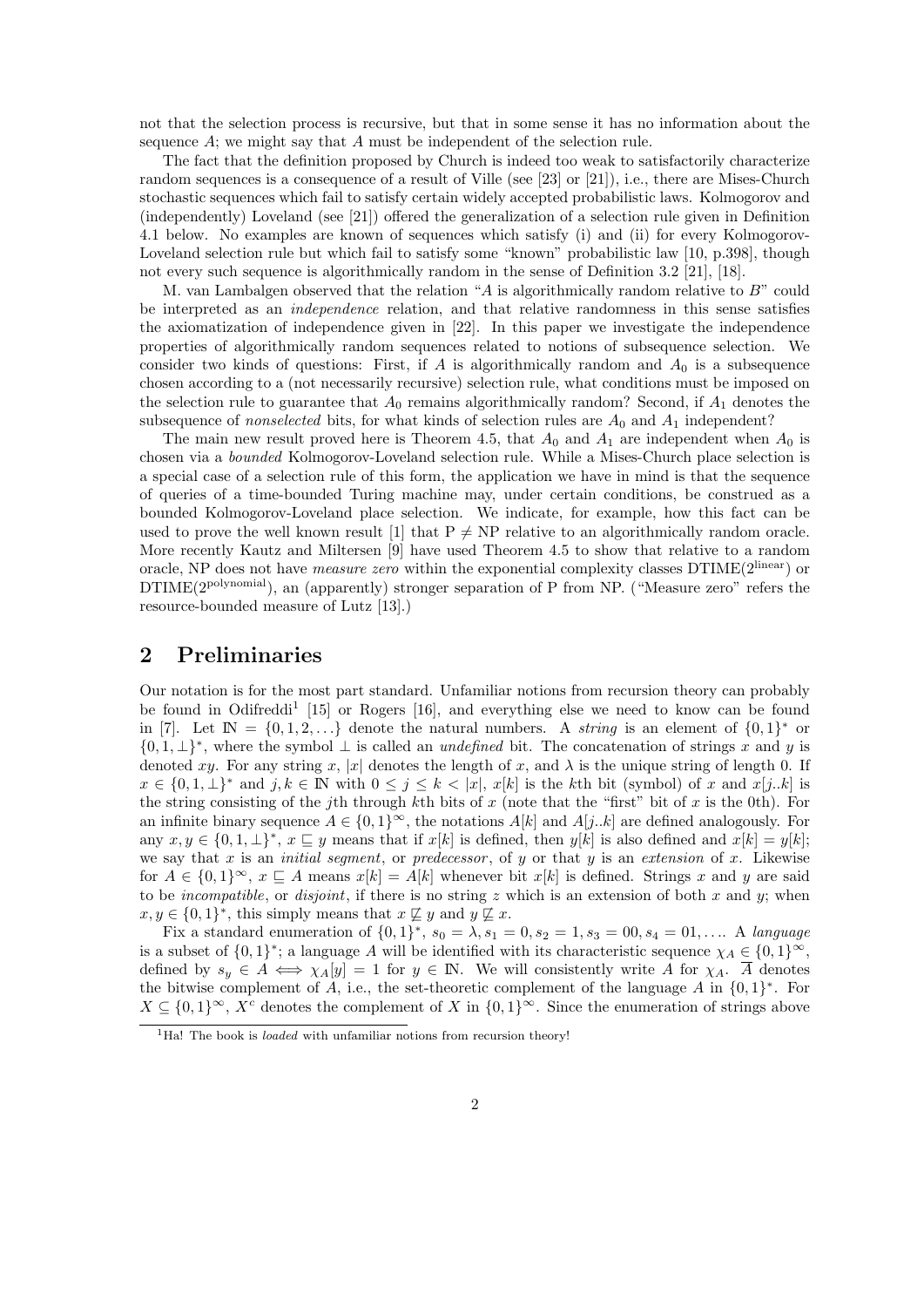provides a one-to-one correspondence between strings and natural numbers, we may also regard an infinite sequence  $A$  as a subset of  $\mathbb N$ .

Typically strings in  $\{0, 1, \perp\}^*$  will be used to represent partially defined languages or partially defined subsets of  $\mathbb{N}$ , and will generally be represented by lower-case greek letters. For  $\sigma \in \{0, 1, \perp\}^*$ , when no confusion is likely to result we will regard  $\sigma, \sigma \perp^k$ , and  $\sigma \perp^{\infty}$  as essentially the same object, since all specify the same language fragment. We avoid using the notation  $|\sigma|$  unless  $\sigma \in \{0,1\}^*$ , however following [13] we let  $||\sigma||$  denote the number of *defined* bits in  $\sigma$ . When  $\alpha \in \{0, 1, \perp\}^*$  and  $\tau \in \{0,1\}^*$ , the notation  $\alpha \downarrow \tau$  (" $\tau$  inserted into  $\alpha$ ") is defined by

$$
(\alpha \downarrow \tau)[x] = \begin{cases} \alpha[x] & \text{if } \alpha[x] \text{ is defined,} \\ \tau[j] & \text{if } x \text{ is the } j\text{th undefined} \\ \text{position in } \alpha \text{ and } j < |\tau|, \\ \bot & \text{otherwise.} \end{cases}
$$

For  $A, B \in \{0,1\}^{\infty}$ ,  $A/B$  is the subsequence of A selected by B, i.e., if  $y_0, y_1, \ldots$  are the positions of the 1-bits of B in increasing order, then  $(A/B)[x] = A[y_x]$ . Note that  $A/B$  is a finite string if B contains only finitely many 1's. For  $\sigma, \tau \in \{0,1\}^*$ ,  $\sigma/\tau$  may be defined analogously. For  $A, B \in \{0,1\}^{\infty}$ , the sequence  $A \oplus B$  is defined by

$$
A \oplus B[x] = \begin{cases} A[\frac{x}{2}] & \text{if } x \text{ is even,} \\ B[\frac{x+1}{2}] & \text{if } x \text{ is odd.} \end{cases}
$$

Let  $\langle \cdot, \cdot \rangle : \mathbb{N} \times \mathbb{N} \longrightarrow \mathbb{N}$  be a fixed recursive bijection. Then  $A^{[i]}$ , the *ith column of A*, is defined by

$$
A^{[i]} = \{n : \langle n, i \rangle \in A\}.
$$

Given any countable sequence  $\{B_i\}$  we can define a set  $\bigoplus_i B_i$  whose *i*th column is  $B_i$ :

$$
\bigoplus_i B_i = \{ \langle n, i \rangle : n \in B_i \}.
$$

Let  $\varphi_e$  denote the eth partial recursive (p.r.) function, and  $\varphi_e^A$  the eth p.r. function relative to  $A \in \{0,1\}^{\infty}$ . We write  $\varphi_e(x) \downarrow$  if  $\varphi_e$  is defined on x, and  $\varphi_e(x) \uparrow$  otherwise; the same holds for the relativized  $\varphi_e^A$ . For  $s \in \mathbb{N}$ ,

$$
\varphi_{e,s}(x) = \begin{cases} \varphi_e(x) & \text{if } \varphi_e(x) \text{ converges in } \le s \text{ steps} \\ \text{undefined} & \text{otherwise.} \end{cases}
$$

 $\varphi_e^{\sigma}(x)$  generally abbreviates  $\varphi_{e,|\sigma|}^{\sigma}(x)$ ; we treat  $\varphi_e^{\sigma}$  or  $\varphi_{e,s}$  as a partially defined set or language, i.e., it may be regarded as an element of  $\{0,1,\perp\}^*$ . As usual,  $W_e = \text{dom}(\varphi_e)$  is the eth recursively enumerable (r.e.) set,  $W_{e,s} = \text{dom}(\varphi_{e,s}), W_e^A = \text{dom}(\varphi_e^A)$ , and  $W_e^{\sigma} = \text{dom}(\varphi_e^{\sigma})$ .

If  $\varphi_e^A$  is total, so that  $\varphi_e^A = B$  for some set B (i.e., its characteristic function), we write  $B \leq_T A$ ; if  $B \leq_T A$  and  $A \leq_T B$ , we write  $A \equiv_T B$ .  $A \leq_T B$  means that  $A \leq_T B$  but  $B \nleq_T A$ . The equivalence class deg(A) = {B ∈ {0, 1}<sup>∞</sup> : A  $\equiv_T B$ } is called the *degree* of A; D denotes the collection  $\{\deg(A) : A \in \{0,1\}^{\infty}\}\$ , the Turing degrees or degrees of unsolvability. The relation  $\leq_T$  induces a well-defined partial order on D (simply denoted  $\leq$ ) and the operation  $\oplus$  induces a well-defined least upper bound operation  $\cup$  on  $\mathcal D$ . The jump of a set A, denoted A', is the set

$$
\{x:\varphi^A_x(x)\downarrow\},\
$$

and  $A^{(n)}$  represents the *n*th iterate of the jump of A. For functions  $f : \mathbb{N} \longrightarrow \mathbb{N}$ , by deg(f) we mean the degree of the graph of  $f$ ,  $\{\langle x, y \rangle : f(x) = y\}.$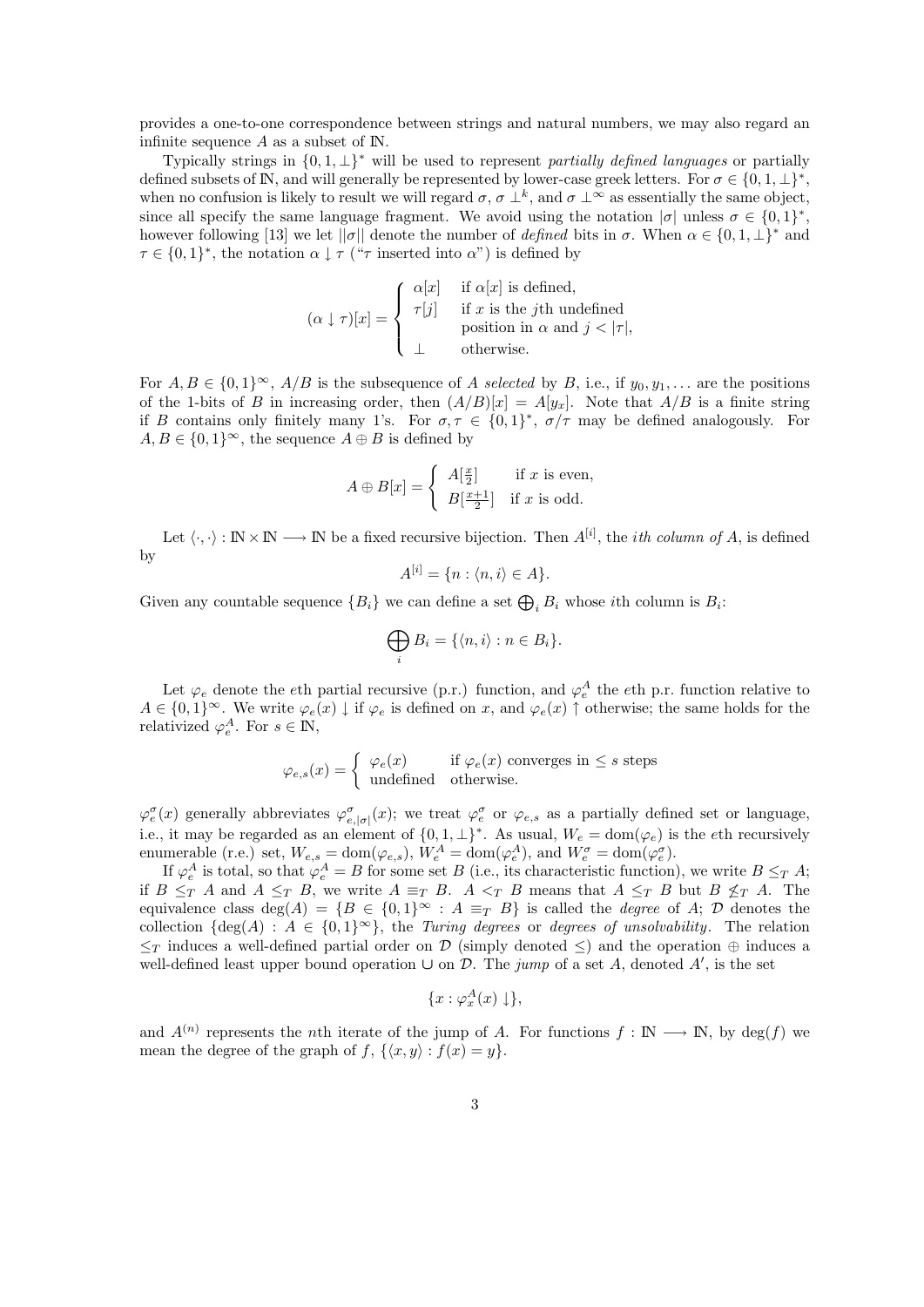A string  $\sigma \in \{0, 1, \perp\}^*$  defines the subset  $\text{Ext}(\sigma) = \{A \in \{0, 1\}^\infty : \sigma \sqsubseteq A\}$  of  $\{0, 1\}^\infty$ , called a cylinder. Ext( $\sigma$ ) is referred to as an *interval* if  $\sigma \in \{0,1\}^*$ ; evidently any cylinder is a union of intervals. Likewise if S is a subset of  $\{0, 1, \perp\}^*$ ,  $\text{Ext}(S)$  denotes  $\bigcup_{\sigma \in S} \text{Ext}(\sigma)$ . If  $S = W_e$  is an r.e. set of strings, then  $Ext(S)$  is called a  $\Sigma_1^0$ -class; the number e is an *index* of the class. A  $\Pi_1^0$ -class is the complement of a  $\Sigma_1^0$ -class. In general a  $\Pi_n^0$ -class is the complement of a  $\Sigma_n^0$ -class, and a  $\Sigma_{n+1}^0$ -class is of the form  $\bigcup_i \mathcal{T}_i$ , where  $\{\mathcal{T}_i\}$  is a uniform sequence of  $\Pi_n^0$ -classes; likewise a  $\Pi_{n+1}^0$ -class is of the form  $\bigcap_i \mathcal{T}_i$ , where the  $\mathcal{T}_i$  are  $\Sigma_n^0$ -classes. Here, as elsewhere, a *uniform* (or *recursive*) sequence  $\{\mathcal{T}_i\}$ is one for which there is a recursive function f such that  $f(i)$  is an index for  $\mathcal{T}_i$ ; an index for the function f may be called an index of the sequence. A class is called *arithmetical* if it is  $\Sigma_n^0$  for some  $\overline{n}$ .

It is also convenient to note that arithmetical classes can be defined in terms of quantifier complexity. Let  $\mathcal{L}^*$  be the language of arithmetic with a set constant X and a membership symbol  $\in$ . Then for a sentence  $\phi$  of  $\mathcal{L}^*$  and  $A \in \{0,1\}^{\infty}$ ,  $A \models \phi$  means that  $\phi$  is true in the standard model when X is interpreted as A. A  $\Sigma_n^0$ -class is of the form  $\{A : A \models \phi\}$ , where  $\phi$  is a  $\Sigma_n$  sentence of  $\mathcal{L}^*$ ; likewise for  $\Pi_n^0$ -classes. Since notions of computation can be expressed in a simple way in  $\mathcal{L}^*$  we can, for example, represent a  $\Sigma_n^0$ -class in the form

$$
\{A: (\exists x_1)(\forall x_2)\dots(\exists x_n)[\varphi_e^A(x_1,\dots,x_n)\downarrow]\}
$$

if  $n$  is odd, and in the form

$$
\{A: (\exists x_1)(\forall x_2)\dots(\forall x_n)[\varphi_e^A(x_1,\dots,x_n)\uparrow]\}
$$

if  $n$  is even. See Rogers [16] for details.

The definitions of arithmetical classes can all be relativized; e.g., a  $\Sigma_1^C$ -class is of the form  $Ext(W_e^C)$ , etc. Note, for example, that a  $\Sigma_1^{0^{(n-1)}}$  -class is an *open*  $\Sigma_n^0$ -class, and a  $\Pi_1^{0^{(n-1)}}$ -class is a closed  $\Pi_n^0$ -class, where we take  $\{\text{Ext}(\sigma) : \sigma \in \{0,1\}^*\}$  as the base of a topology on  $\{0,1\}^{\infty}$ .

By a *measure* we simply mean a probability distribution on  $\{0, 1\}^{\infty}$ , and for our present purposes it is sufficient to consider the uniform distribution, i.e., each bit is equally likely to be a zero or a one, also called Lebesgue measure. The measure of a subset  $\mathcal{E}$  of  $\{0, 1\}^{\infty}$ , denoted  $\text{Pr}(\mathcal{E})$ , can be intuitively interpreted as the probability that a sequence produced by tossing a fair coin is in the set  $\mathcal{E}$ ; in particular the measure of an interval  $\text{Ext}(\sigma)$ , abbreviated  $\text{Pr}(\sigma)$ , is just  $(\frac{1}{2})^{|\sigma|}$  (or  $(\frac{1}{2})^{||\sigma||}$ if  $\sigma \in \{0,1,\perp\}^*$ ). For S a set of strings, we abbreviate  $\Pr(\text{Ext}(S))$  by  $\Pr(S)$ ; if S is disjoint, i.e., all strings in  $S$  are pairwise incompatible, then

$$
\mathbf{Pr}(S) = \sum_{\sigma \in S} \mathbf{Pr}(\sigma).
$$

Standard results of measure theory (see [6]) show that  $\mathcal E$  is measurable (meaning that  $\Pr(\mathcal E)$  is defined) as long as  $\mathcal E$  is a *Borel* set, i.e., built up from intervals by some finite iteration of countable union and complementation operations; in particular arithmetical classes are always measurable.

## 3 Effective Approximations in Measure

Equivalent definitions of algorithmic randomness have been given by Martin-Löf  $[14]$ , Levin  $[12]$ , Schnorr [17], Chaitin [2, 3, 4], and Solovay [19], and generalizations and closely related variations have been given by Kurtz [11], Kautz [8], and Lutz [13]. Here we present the definition due to Martin-Löf and the generalization (*n*-randomness) first investigated in [11]. The idea is to characterize a random sequence by describing the properties of "nonrandomness" which it must *avoid*. For example, we might examine successively longer initial segments  $\sigma$  of a sequence  $A \in \{0,1\}^{\infty}$  and discover that

$$
\frac{\text{\# of ones in } \sigma}{|\sigma|} \ge \frac{3}{4}.\tag{1}
$$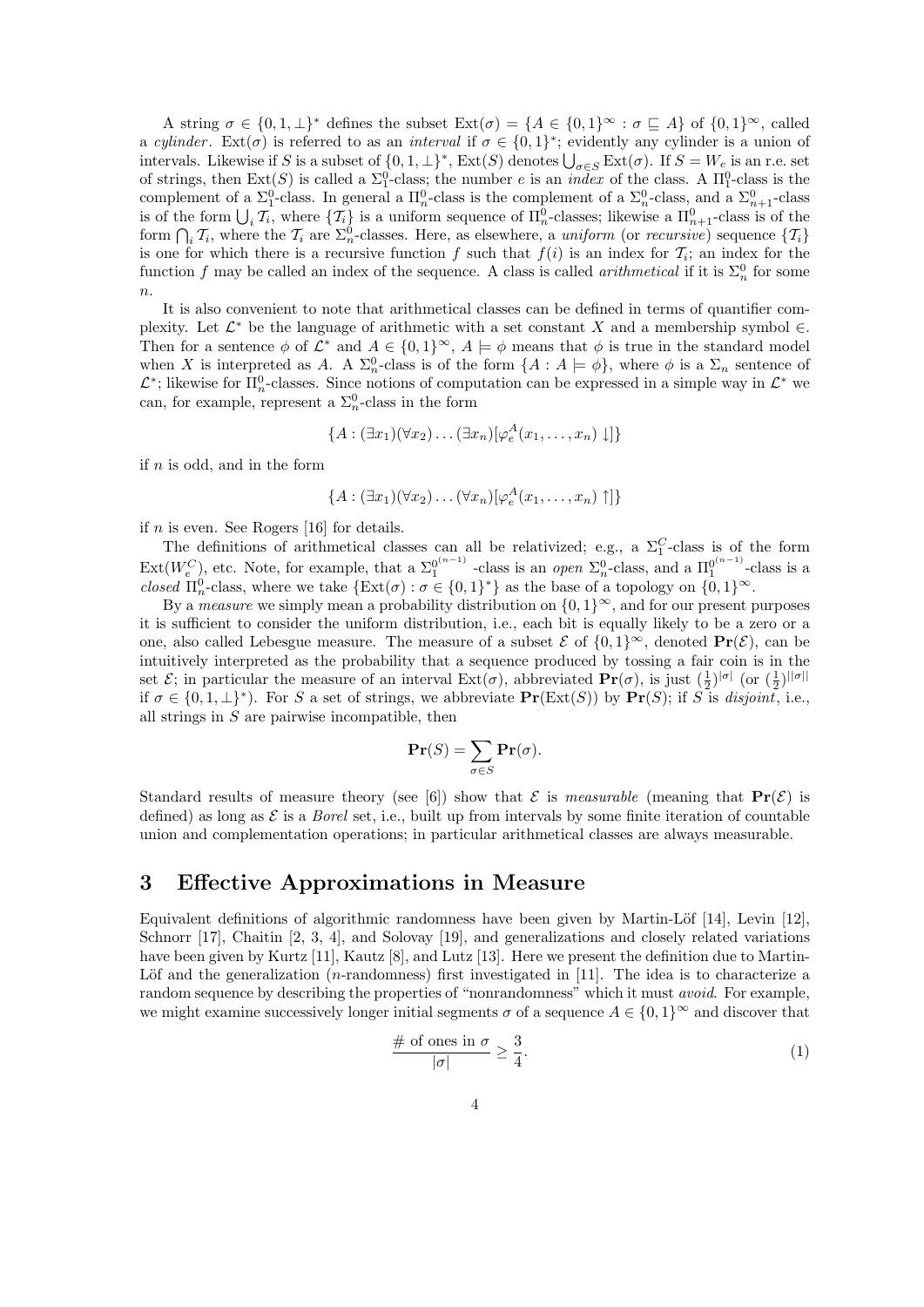We would then suspect that  $A$  is not a sequence we would normally think of as random. A "test" for this particular nonrandomness property can be viewed as a recursive enumeration of strings  $\sigma$  for which (1) holds; if A has arbitrarily long initial segments satisfying (1), we reject A as nonrandom. Now among all possible enumerations of strings, how do we decide a priori which ones characterize a "nonrandomness" property? Since ultimately we expect the nonrandom sequences to form a class with measure zero, we can require that as we enumerate longer initial segments in the "test", the total measure of their extensions should become arbitrarily small. The mathematical content of this discussion is made precise in following definition.

**Definition 3.1** A *Martin-Löf test* is a recursive sequence of  $\Sigma_1^0$ -classes  $\{S_i\}$  with  $\mathbf{Pr}(S_i) \leq 2^{-i}$ . A sequence  $A \in \{0,1\}^{\infty}$  is 1-random if for every Martin-Löf test  $\{\mathcal{S}_i\}, A \notin \bigcap_i \mathcal{S}_i$ .

The requirement that a test consist of recursively enumerable sets of strings is a natural starting point but is admittedly somewhat arbitrary. A generalized form, where  $\Sigma_n^0$ -classes replace  $\Sigma_1^0$ -classes, first appeared in Kurtz [11]. We will also find it useful to define randomness relative to an oracle.

**Definition 3.2** Let  $A, C \in \{0, 1\}^{\infty}$ . A is  $\Sigma_n^C$ -approximable, or approximable in  $\Sigma_n^C$ -measure, if there is a recursive sequence of  $\Sigma_n^C$ -classes  $\{S_i\}$  with  $\Pr(S_i) \leq 2^{-i}$  and  $A \in \bigcap_i S_i$ . The sequence  $\{S_i\}$  is called a  $\Sigma_n^C$ -approximation, or if  $n=1$ , a Martin-Löf test or constructive null cover relative to C. A is  $C$ -n-random, or n-random relative to C, if A is not  $\Sigma_n^C$ -approximable. If C is recursive then A is *n*-random. We also say A is  $\omega$ -random if A is *n*-random for all *n*.

The definition of *n*-randomness as given above is difficult to work with directly when  $n > 1$ , and there are two basic tools which simplify our work considerably. The first is Lemma 3.5 below, which asserts that n-randomness is the same as 1-randomness relative to  $0^{(n-1)}$ , or more generally, that  $(m+n)$ -randomness relative to an oracle C is the same as n-randomness relative to  $C^{(m)}$ . The second is Theorem 3.8, which shows that if A is  $(n+1)$ -random, then  $A^{(n)} \equiv_T A \oplus 0^{(n)}$ . These two facts allow many results on 1-randomness to be straightforwardly generalized.

The proof of Lemma 3.5 depends on the idea that an approximation in measure can be replaced by an approximation using open classes of the same arithmetical complexity. Lemma 3.4 extends Kurtz' Lemma 2.2a ([11, p.21]) with a number of technical refinements which will be needed later.

**Lemma 3.3** The predicate " $\Pr(S) > \epsilon$ " is uniformly  $\Sigma_n^C$ , where S is a  $\Sigma_n^C$ -class and  $\epsilon$  is rational. Likewise " $\Pr(\mathcal{S}) < \epsilon$ " is uniformly  $\Sigma_n^C$  when  $\mathcal{S}$  is a  $\Pi_n^C$ -class.

*Proof.* See Kurtz [11].  $\bullet$ 

- **Lemma 3.4** (i) For S a  $\Sigma_n^C$ -class and  $\epsilon > 0$  a rational, we can uniformly and recursively obtain the index of a  $\Sigma_1^{C^{(n-1)}}$ -class (an open  $\Sigma_n^C$ -class)  $\mathcal{U} \supseteq \mathcal{S}$  with  $\mathbf{Pr}(\mathcal{U}) - \mathbf{Pr}(\mathcal{S}) \leq \epsilon$ .
- (ii) For T a  $\Pi_n^C$ -class and  $\epsilon > 0$  a rational, we can uniformly and recursively obtain the index of  $a \prod_1^{C^{(n-1)}}$ -class (a closed  $\Pi_n^C$ -class)  $\mathcal{V} \subseteq \mathcal{T}$  with  $\Pr(\mathcal{T}) - \Pr(\mathcal{V}) \leq \epsilon$ .
- (iii) For S a  $\Sigma_n^C$ -class and  $\epsilon > 0$  a rational, we can uniformly in  $C^{(n)}$  obtain a closed  $\Pi_{n-1}^C$ -class  $\mathcal{V} \subseteq \mathcal{S}$  with  $\mathbf{Pr}(\mathcal{S}) - \mathbf{Pr}(\mathcal{V}) \le \epsilon$ . (If  $n \ge 2$ ,  $\mathcal{V}$  will be a  $\Pi_1^{C^{(n-2)}}$ -class.) Moreover, if  $\mathbf{Pr}(\mathcal{S})$  is a real recursive in  $C^{(n-1)}$ , the index for V can be found recursively in  $C^{(n-1)}$ .
- (iv) For T a  $\Pi_n^C$ -class and  $\epsilon > 0$  a rational, we can uniformly in  $C^{(n)}$  obtain an open  $\Sigma_{n-1}^C$ -class  $\mathcal{U} \supseteq \mathcal{T}$  with  $\mathbf{Pr}(\mathcal{U}) - \mathbf{Pr}(\mathcal{T}) \leq \epsilon$ . (If  $n \geq 2$ ,  $\mathcal{U}$  will be a  $\Sigma_1^{C^{(n-2)}}$ -class.) Moreover, if  $\mathbf{Pr}(\mathcal{T})$  is a real recursive in  $C^{(n-1)}$ , the index for U can be found recursively in  $C^{(n-1)}$ .

Proof. •

The characterization in terms of approximation by open sets now follows easily from Lemma 3.4.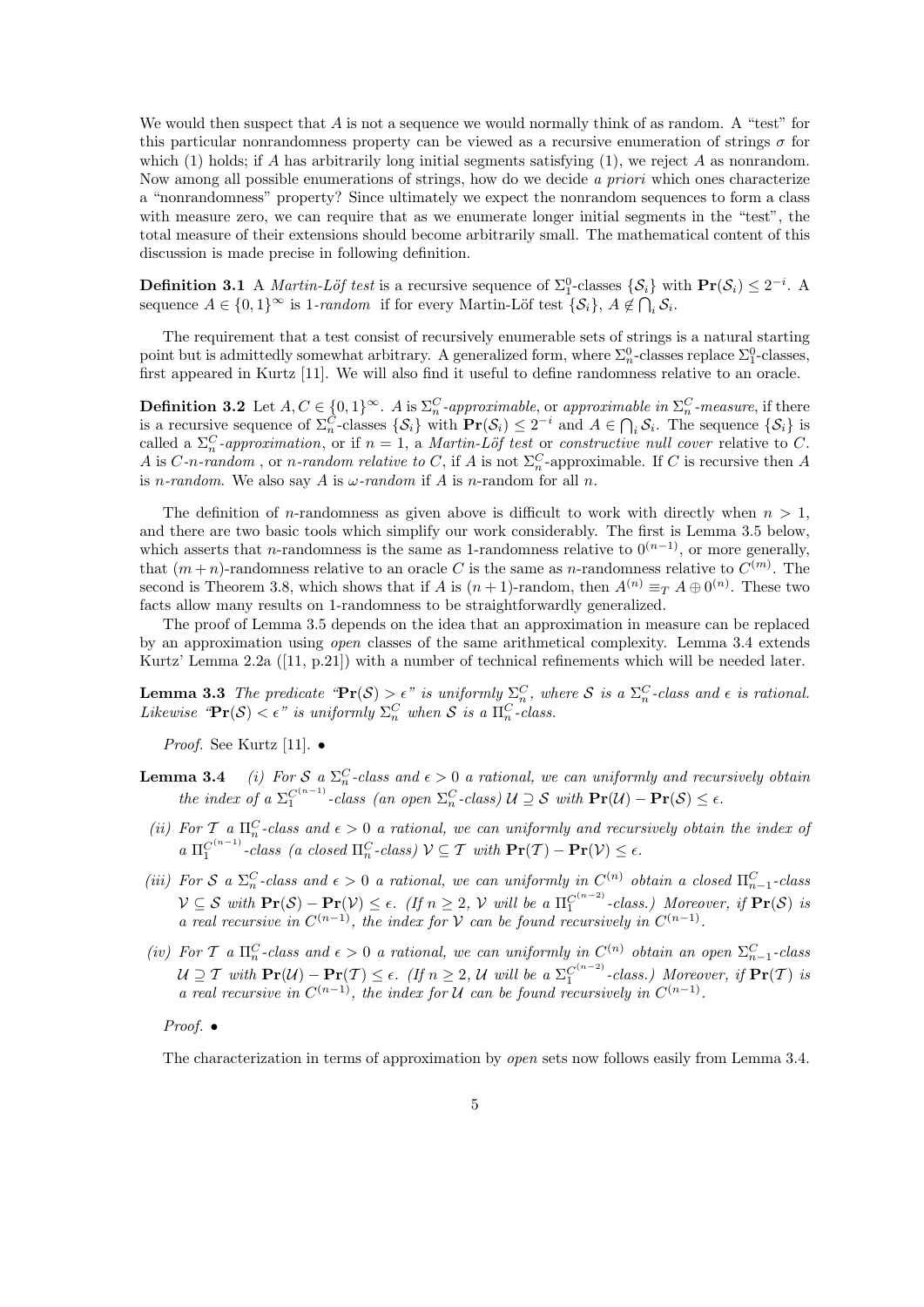**Lemma 3.5** Let  $A, C \in \{0,1\}^{\infty}$ ,  $n \geq 1$ , and  $m \geq 0$ . Then A is  $\Sigma_n^{C^{(m)}}$ -approximable  $\iff A$  is  $\Sigma_{m+n}^C$ -approximable.

*Proof.* ( $\Rightarrow$ ) Immediate, since any  $\Sigma_n^{C^{(m)}}$ -class is a  $\Sigma_{m+n}^C$ -class.

(←) We show that a  $\Sigma_{m+1}^C$ -approximation can be replaced by a  $\Sigma_1^{C^{(m)}}$ -approximation; the result will then follow by induction on n. Let  $C \in \{0,1\}^{\infty}$  and  $m \geq 1$  be arbitrary. Suppose  $\{\mathcal{S}_i\}$  is a  $\Sigma_{m+1}^C$ -approximation. By Lemma 3.4(i) we can uniformly find for each i a  $\Sigma_1^{C^{(m)}}$ -class  $\mathcal{U}_i \supseteq \mathcal{S}_i$ with  $\Pr(\mathcal{U}_i) - \Pr(\mathcal{S}_i) \leq 2^{-i}$ . Thus  $\Pr(\mathcal{U}_{i+1}) \leq 2^{-i}$ , so  $\{\mathcal{U}_{i+1}\}$  is a  $\Sigma_1^{C^{(m)}}$ -approximation and  $\bigcap_i \mathcal{S}_i \subseteq \bigcap_i \mathcal{U}_{i+1}.$   $\bullet$ 

We conclude this section by stating several results we will need which have been known for 1randomness, and which can be easily generalized using Lemma 3.5. The first of these is known as the "Universal Martin-Löf Test". For a proof see  $[14]$  or  $[8]$ .

**Theorem 3.6 (Martin-Löf)** For any  $C \in \{0,1\}^{\infty}$  and any  $n \geq 1$  there exists a universal  $\Sigma_n^C$ . approximation. That is, there is a recursive sequence of  $\Sigma_1^{C^{(n-1)}}$ -classes  $\{\mathcal{U}_i\}$ , with  $\mathbf{Pr}(\mathcal{U}_i) \leq 2^{-i}$ , such that every  $\Sigma_n^C$ -approximable set is in  $\bigcap_i \mathcal{U}_i$ .

The next result is a characterization of n-randomness due to Solovay. It shows that the conditions " $\Pr(\mathcal{S}_i) \leq 2^{-i}$ " and " $A \in \bigcap_i \mathcal{S}_i$ " in definition 3.2 are both stronger than necessary. A proof can be found in [2] or [8].

**Theorem 3.7 (Solovay)** Let  $A, C \in \{0, 1\}^{\infty}$  and  $n > 1$ . A is C-n-random  $\Longleftrightarrow$  for every recursive sequence of  $\Sigma_n^C$ -classes  $\{S_i\}$  with  $\sum_i \mathbf{Pr}(S_i) < \infty$ , A is in only finitely many  $S_i$ .

We close this section with one of the single most useful facts about  $n$ -randomness, since it allows many results about  $\Sigma_1^0$ -approximations to be extended to  $\Sigma_n^0$ -approximations. It strengthens a result originally due to Sacks that the class  $\{A : A' \equiv_T A \oplus 0'\}$  has measure one [20]. The proof is in [8].

**Theorem 3.8** For  $n \geq 0$ , if A is  $(n + 1)$ -random, then  $A^{(n)} \equiv_T A \oplus 0^{(n)}$ .

### 4 Independence and place selections

The definition below describes a very general selection process which encompasses several special cases of interest. The process may be pictured as follows, as suggested in [21]: Suppose the sequence A is represented as a row of cards laid face down; on the face of the ith card is either a zero or a one, corresponding to  $A[i]$ . We have two functions, F and G, which are used to select some of the cards to create a second sequence, which we continue to call a "subsequence" even though the order of the cards may be changed. Both  $F$  and  $G$  look at the history of the selection process, that is, the sequence of cards turned over so far. The value of  $F$  is a natural number indicating the position of the next card to be turned over. The value of  $G$  is either 0 or 1; if the value is 0, the card is merely turned over and observed, while if the value is 1 the card is also *selected*, i.e., added onto the end of the subsequence.

Definition 4.1 A Kolmogorov-Loveland place selection [21] is a pair of partial recursive functions  $F: \{0,1\}^* \to \mathbb{N}$  and  $G: \{0,1\}^* \to \{0,1\}$  (possibly relative to an oracle C). Let  $A \in \{0,1\}^{\infty}$ ; F and G select a subsequence  $Q^*$  from A as follows. First define sequences of strings  $\xi_0 \subseteq \xi_1 \subseteq \cdots$ and  $\rho_0 \sqsubseteq \rho_1 \sqsubseteq \cdots$  such that  $\xi_0 = \rho_0 = \lambda$ ,  $\xi_{j+1} = \xi_j A[F(\xi_j)]$ , and  $\rho_{j+1} = \rho_j G(\xi_j)$  (with the proviso that  $\xi_{j+1}$  is undefined if  $F(\xi_j) = F(\xi_i)$  for some  $i < j$  or if either F or G fails to converge). If  $\xi_j$ and  $\rho_j$  are defined for all j let  $Q = \lim_j \xi_j$  and  $R = \lim_j \rho_j$ . Thus Q represents the sequence of all bits of A examined by F, in the order examined. A given bit  $Q[j] = A[F(\xi_j)]$  is included in the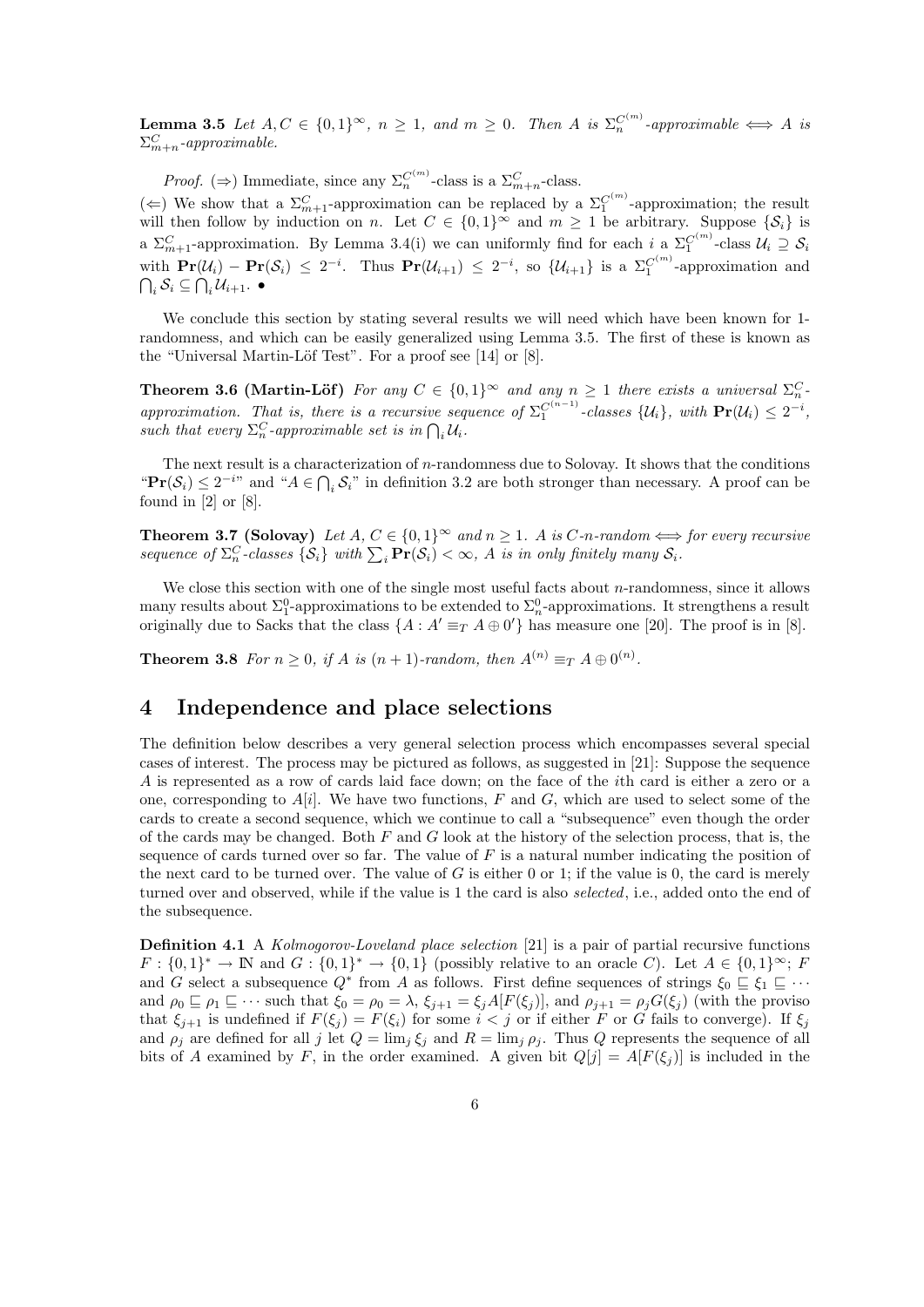subsequence  $Q^*$  just if  $G(\xi_j) = 1$ , i.e. F determines which bits of A to examine, and G determines which ones to include in the sequence  $Q^*$ . Formally we define  $Q^* = Q/R$ . A Kolmogorov-Loveland place selection will be called *bounded* if the function  $G$  is determined by a partial recursive function  $H: \{0,1\}^* \to \mathbb{N}$  (possibly relative to oracle C) with the following properties:

- (i) H is nondecreasing, i.e., if  $\xi \subseteq \xi'$  then  $H(\xi) \leq H(\xi'),$
- (ii) H is unbounded, i.e., if  $\xi_j$  and  $\rho_j$  are defined for all j then  $\lim_j H(\xi_j) = \infty$ , and
- (iii)  $G$  is determined by  $H$  according to the rule

$$
F(\xi) < H(\xi) \Rightarrow G(\xi) = 0
$$
\n
$$
F(\xi) \ge H(\xi) \Rightarrow G(\xi) = 1.
$$

It is also useful to define a sequence B by  $B[z] = 1$  if and only if for some j,  $F(\xi_i) = z$  and  $G(\xi_i) = 1$ , so that  $N = A/\overline{B}$  consists of the "nonselected" bits of A, in their natural order.

If it is always the case that  $F(\xi) = n$ , where  $n = |\xi|$ , then we have a Mises-Church place selection. Note that if in addition  $G(\xi)$  depends only on the length of  $\xi$ , then the selected subsequence is of the form  $A/B$ , for a fixed sequence B.

In general it is not difficult to show that a subsequence selected from an *n*-random sequence is also n-random.

**Theorem 4.2** Let  $A, B, C \in \{0, 1\}^{\infty}$ ; suppose F and G are partial recursive in B and determine a K-L place selection. If A is algorithmically random relative to  $B \oplus C$ , then  $Q^*$  is algorithmically random relative to C.

Sketch of proof: Suppose  $\{\mathcal{U}_i\}$  is a  $\Sigma_1^C$ -approximation of  $Q^*$ ; we can construct a  $\Sigma_1^{B\oplus C}$ approximation  $\{\mathcal{S}_i\}$  of A. Let  $\mathcal{U}_i = \text{Ext}(W_e^B)$ . For  $\sigma$  enumerated in  $W_e^B$ , start with a string  $\alpha = \perp^{\infty}$ . simulate F and G: If  $G(\xi) = 1$ , let  $\alpha[F(\xi)] = \text{next bit of } \sigma$ . If  $G(\xi) = 0$ , then split into two strings, let  $\alpha_0[F(\xi)] = 0$  and  $\alpha_1[F(\xi)] = 1$ . When no more bits of  $\sigma$  are available, enumerate the corresponding string  $\alpha$  into  $S_i$ . Total measure of all strings  $\alpha$  associated with  $\sigma$  is not more than **Pr**( $\sigma$ ), since each time we split into two strings an additional bit of  $\alpha$  is defined.  $\bullet$ 

Note that it follows, using Lemma 3.5 and Theorem 3.8 and taking  $C = 0^{(n-1)}$ , that if A is n-random relative to B, then  $Q^*$  is n-random. We can also conclude that if A is n-random relative to B (and B is infinite) then  $A/B$  is n-random. Note in particular that, as predicted by von Mises' intuition, the place selection function, or the sequence  $B$ , does not have to be recursive. In fact, it is a consequence of the following result that if  $A$  is n-random, then *almost every* place selection preserves the randomness properties of A.

**Theorem 4.3** Let  $A, C \in \{0,1\}^{\infty}$ . If  $\{B : A \text{ is } \Sigma_{1}^{B \oplus C}$  approximable has positive measure, then A is  $\Sigma_1^C$ -approximable.

It then follows, that if  $A$  is n-random,

$$
{B: A is n-random relative to B}
$$
\n
$$
(2)
$$

has measure one: note that by Lemma 3.5 and Theorem 3.8, A is  $\Sigma_n^B$ -approximable iff it is  $\Sigma_1^{B^{(n-1)}}$ -approximable, and  $B^{(n-1)} \equiv_T B \oplus 0^{(n-1)}$ . Hence if the set (2) has measure < 1, then  ${B : A \text{ is } \Sigma_1^{B \oplus 0^{(n-1)}}}$  $B\oplus 0^{(n-1)}$ -approximable} has positive measure, which would imply that A is  $\Sigma_1^{0^{(n-1)}}$ approximable, i.e., not n-random.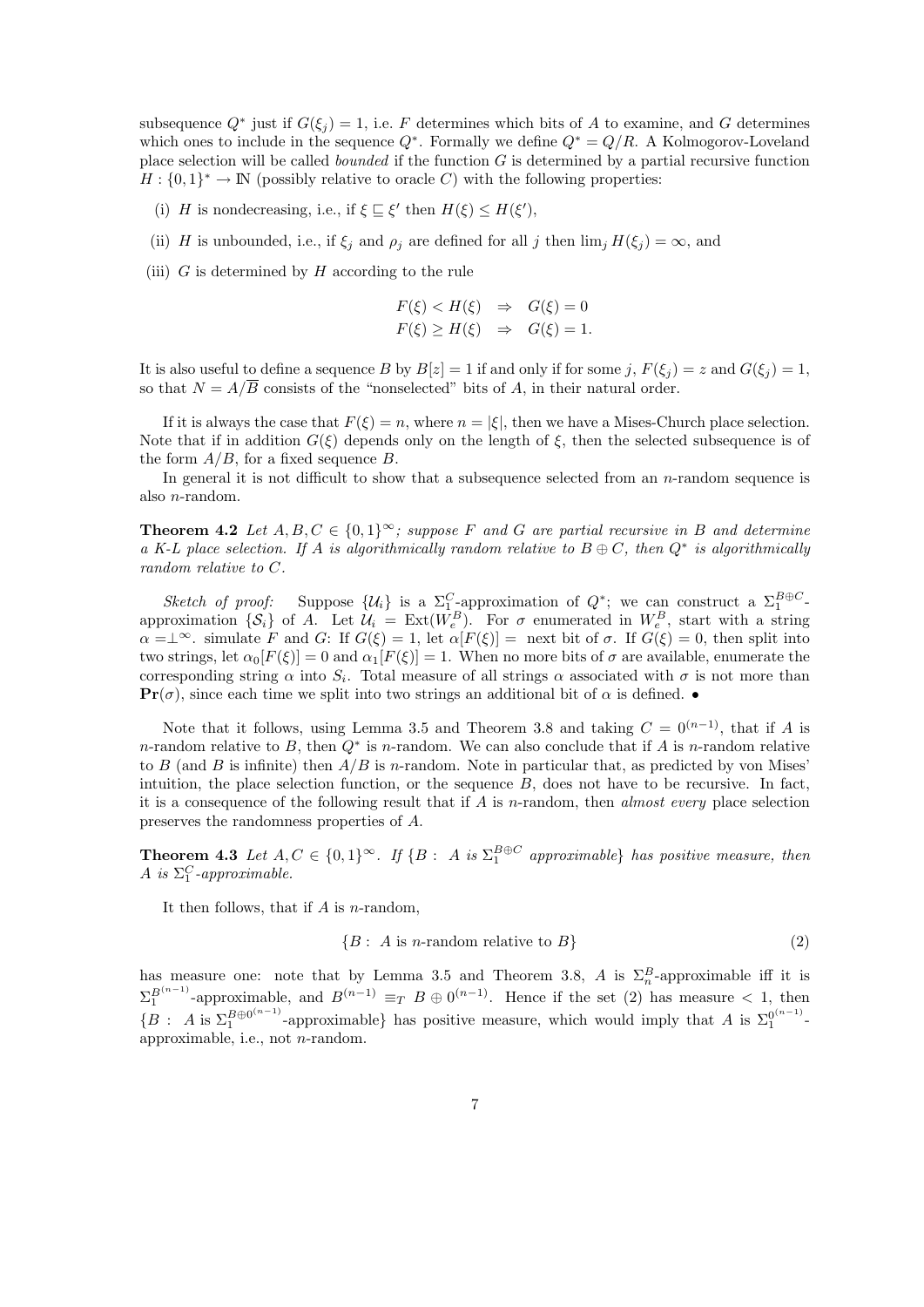\*\*\*\*\*\* NB Mention some of the weird examples showing the relative randomness hypothesis in the above is sufficient, but not necessary - e.g., if A is random, then so is  $A/0A$  (0A is A shifted one bit to the right).

Proving that a selected subsequence is actually *independent* of the nonselected bits is quite a bit more subtle. We begin with the relatively straightforward version below. Although it is actually a consequence of Theorem 4.5, the idea of the proof is much more in evidence in this simpler setting.

**Theorem 4.4** Let  $A, B, C \in \{0, 1\}^{\infty}$ . If  $A \oplus B$  is 1-random relative to C, then A is 1-random relative to  $B \oplus C$ .

*Proof.* As the relativization is straightforward we will suppress the oracle  $C$  for readability. We show that if A is  $\Sigma_1^B$ -approximable, then  $A \oplus B$  is  $\Sigma_1^0$ -approximable. Suppose A is  $\Sigma_1^B$ -approximable, say by  $\{\mathcal{T}_i\}$ . Let f be a recursive function giving the indices of the classes  $\mathcal{T}_i$ , i.e.,  $\mathcal{T}_i = \text{Ext}(W_{f(i)}^B)$ . Fix i and let  $e = f(i)$ . We describe a uniform procedure for enumerating a set of strings  $S_i$  such that  $\{Ext(S_j)\}\$ is a  $\Sigma_1^0$ -approximation of  $A \oplus B$ . Let  $S_{i,s}$  be the set of strings

$$
\{\sigma \oplus \tau : |\sigma| = |\tau| = s \& (\exists \sigma' \subset \sigma)(\exists \tau' \subset \tau)[\sigma' \in W^{\tau'}_e \& \mathbf{Pr}(\text{Ext}(W^{\tau'}_e)) \le 2^{-i}]\}
$$

and  $S_i = \bigcup_s S_{i,s}$ . Note that  $S_i$  is r.e. Certainly  $A \oplus B$  is in  $\text{Ext}(S_i)$ , since some initial segment  $\sigma'$ of A is in  $W_e^B$  and hence in  $W_e^{\tau}$  for some  $\tau \subset B$  with  $s = |\tau| \geq |\sigma'|$ . Thus  $\sigma \oplus \tau$  is enumerated in  $S_{i,s}$ , where  $\sigma$  is the initial segment of A of length s.

To show that  $Pr(\text{Ext}(S_i)) \leq 2^{-i}$ , since  $\text{Ext}(S_{i,s}) \subseteq \text{Ext}(S_{i,s+1})$  it will suffice to show that for each s,  $Pr(\text{Ext}(S_{i,s})) \leq 2^{-i}$ . Fix s and fix a string  $\tau$  of length s. Let  $\tau^*$  be the longest initial segment of  $\tau$  such that  $\mathbf{Pr}(\text{Ext}(W_t^{\tau^*})) \leq 2^{-i}$ . Then for every string of the form  $\sigma \oplus \tau$  in  $S_{i,s}$  there must be some  $\sigma' \subset \sigma$  in  $W_{e}^{\tau^*}$ , so the measure contributed to  $S_{i,s}$  by strings of the form  $\sigma \oplus \tau$  cannot exceed

$$
\sum_{\sigma' \in W_e^{\tau^*}} 2^{-|\sigma'|} \cdot 2^{-|\tau|}
$$
\n
$$
= 2^{-|\tau|} \cdot \mathbf{Pr}(\mathrm{Ext}(W_e^{\tau^*}))
$$
\n
$$
\leq 2^{-s} \cdot 2^{-i}
$$

(where we have tacitly assumed that  $W_c^{\tau^*}$  is disjoint). There are  $2^s$  strings  $\tau$  of length s, so the total measure of  $\text{Ext}(S_{i,s})$  is at most  $2^{-i}$ .  $\bullet$ 

It follows that if  $A \oplus B$  is n-random, then A is n-random relative to B. If A is  $\Sigma_n^B$ -approximable, then A is  $\Sigma_1^{B(n-1)}$ -approximable (by Lemma 3.5), and hence is  $\Sigma_1^{B\oplus 0^{(n-1)}}$  $^{B\oplus 0}$ <sup>1</sup> -approximable by Theorem 3.8 (note that B is n-random by Theorem 4.2). Thus  $A \oplus B$  is  $\Sigma_1^{0^{(n-1)}}$ -approximable by Theorem 4.4 i.e., not *n*-random.

A converse has been proved by van Lambalgen  $[22]$ : if B is n-random and A is n-random relative to B, then  $A \oplus B$  is n-random; then it follows that B is also n-random relative to A.

\*\*\*\*\*\* NB this provides an alternate proof of Theorem 4.3.

The result below encompasses Theorem 4.4 as well as a number of other cases of interest, such as Mises-Church place selections and selections of the form  $A/B$  for a fixed B. The remainder of this section will be devoted to a proof of the result.

**Theorem 4.5** Let  $A, B, C \in \{0, 1\}^{\infty}$ . Let F and H be partial recursive functions relative to B which determine a bounded Kolmogorov-Loveland place selection, and let N and  $Q^*$  be as in Definition 4.1. If A is algorithmically random relative to  $B \oplus C$  and N is infinite, then N is algorithmically random relative to  $O^* \oplus C$ .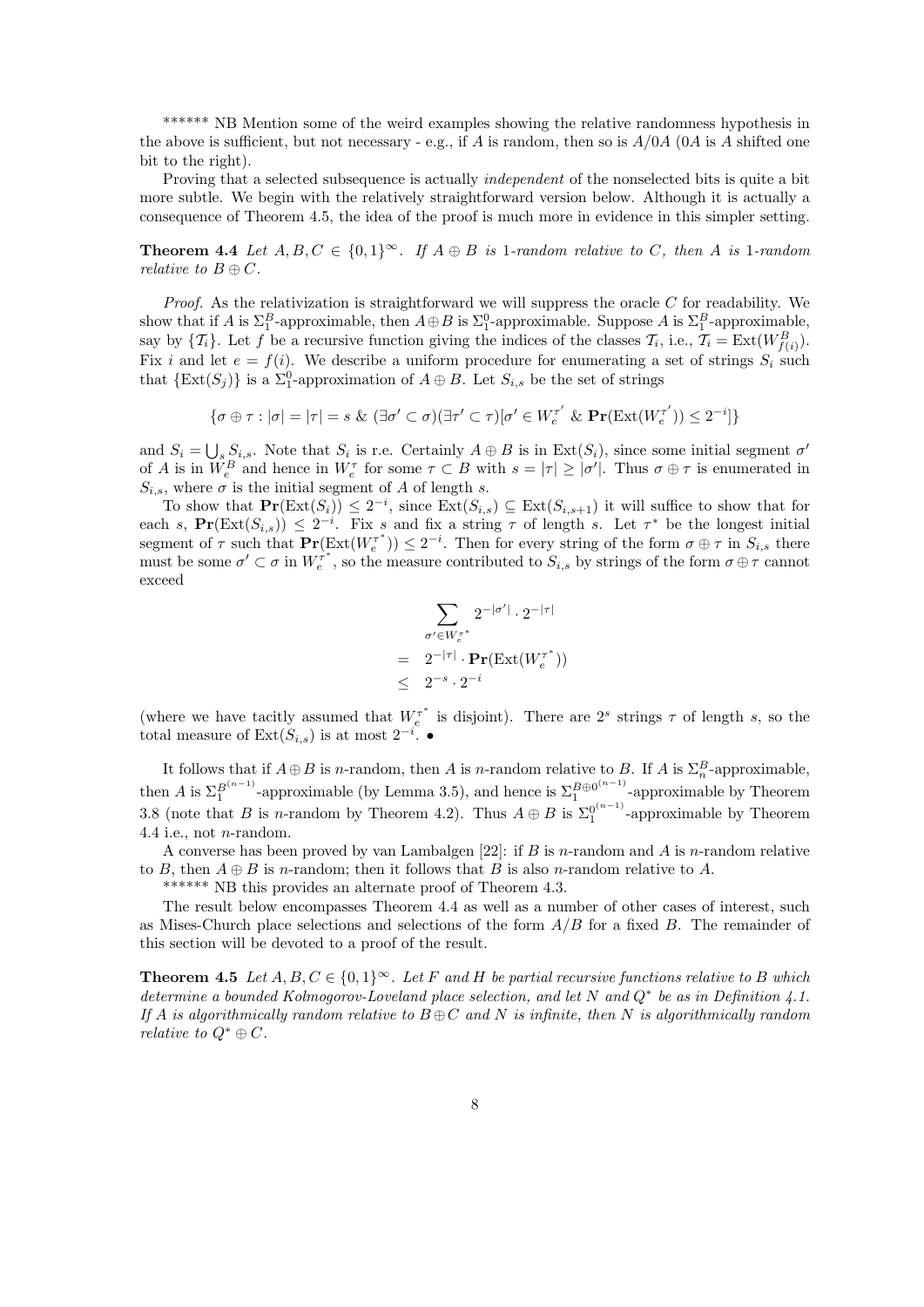Notice that using Lemma 3.5 and Theorem 3.8 and taking  $C = 0^{(n-1)}$  and B recursive, it follows from Theorem 4.5 that if A is n-random then N is n-random relative to  $Q^*$ . Moreover, by the converse to Theorem 4.4 noted above, it follows that  $Q^*$  is also *n*-random relative to N.

Before beginning the proof, we isolate a counting argument that will be needed.

**Lemma 4.6** Let  $s \in \mathbb{N}$  and let f be a real-valued function on  $\{0,1\}^*$  whose domain includes all strings of length at most s. Suppose there is a constant c such that for every string  $\tau_0$  of length s,

$$
\sum_{\tau \sqsubseteq \tau_0} f(\tau) \leq c.
$$

Then

$$
\sum_{j=0}^{s} \sum_{|\tau|=j} 2^{-|\tau|} f(\tau) \leq c.
$$

That is, the domain of f can be viewed as a full binary tree of height s with a real value assigned to each node; if the sum along each branch is bounded by c, then the sum, for  $j \leq s$ , of the average value of the nodes at level  $j$  is also bounded by  $c$ .

*Proof.* First note that if M is any  $n \times m$  real matrix and c is a constant such that the sum of each column is bounded by  $c$ , then the total of the averages of the rows is bounded by  $c$ . This is easy to see, since if

$$
\sum_{j=0}^{n-1} M(j,k) \le c
$$

for each  $k = 0, \ldots, m - 1$ , then

$$
\sum_{j=0}^{n-1} \left( \frac{1}{m} \sum_{k=0}^{m-1} M(j,k) \right) = \frac{1}{m} \sum_{k=0}^{m-1} \sum_{j=0}^{n-1} M(j,k) \le \frac{1}{m} \sum_{k=0}^{m-1} c = c.
$$
 (3)

Let  $m = 2<sup>s</sup>$  and  $n = s + 1$  and let  $\tau_0, \tau_1, \ldots, \tau_{m-1}$  be a list of all strings of length s. Define an  $n \times m$ matrix  $M$  by

$$
M(j,k) = \begin{cases} f(\tau_k[0..j-1]) & \text{if } j > 0 \\ f(\lambda) & \text{if } j = 0 \end{cases}.
$$

That is, the values along the branch  $\tau_k$  correspond to the kth column of M, so the sums of the columns of M are bounded by c. For each  $j = 0, \ldots, n-1$ , the values in row j are of the form  $f(\tau)$ for strings  $\tau$  of length j; there are  $2^j$  possible values  $f(\tau)$ , each of which must occur  $2^{s-j}$  times in row j. Hence

$$
\sum_{k=0}^{m-1} M(j,k) = \sum_{|\tau|=j} 2^{s-j} f(\tau)
$$

and so

$$
\sum_{j=0}^{s} \sum_{|\tau|=j} 2^{-|\tau|} f(\tau) = \sum_{j=0}^{n-1} \sum_{|\tau|=j} 2^{-j} f(\tau)
$$

$$
= \sum_{j=0}^{n-1} \sum_{|\tau|=j} \frac{1}{2^{s}} 2^{s-j} f(\tau)
$$

$$
= \sum_{j=0}^{n-1} \frac{1}{2^{s}} \sum_{k=0}^{m-1} M(j,k)
$$

$$
\leq c
$$

by  $(3)$ .  $\bullet$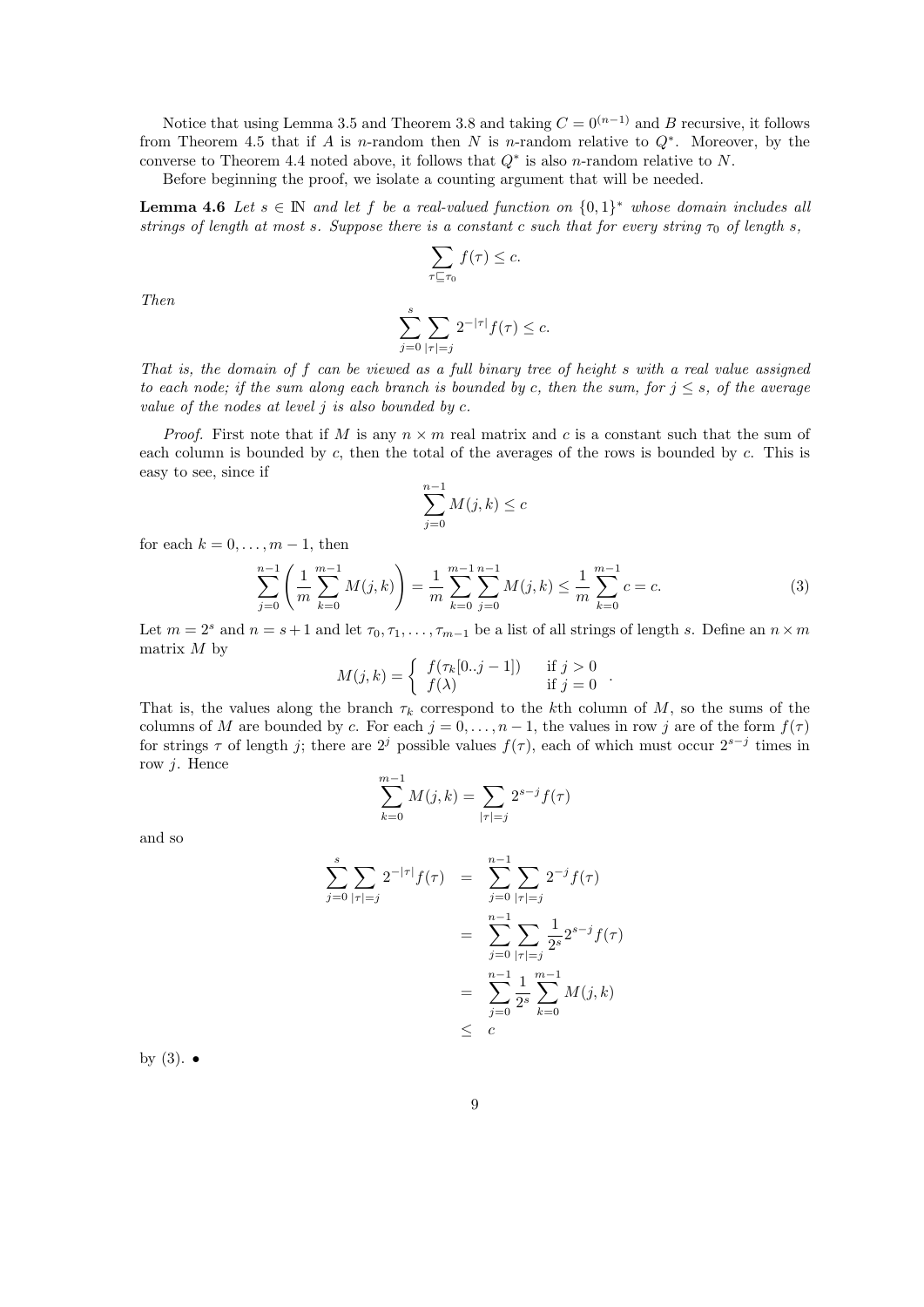*Proof of Theorem 4.5* Suppose that  $\{U_i\}$  is a constructive null cover relative to  $Q^*$  with  $N \in$  $\bigcap_i \text{Ext}(U_i)$ . We suppress the oracle C. We will exhibit a constructive null cover  $\{S_i\}$  (relative to B) of A by describing a procedure for enumerating, uniformly in B, a set  $S_i$  such that  $A \in \text{Ext}(S_i)$ and  $\mathbf{Pr}(S_i) \leq 2^{-i}$ . Fix i, we can uniformly obtain an index e for which  $U_i = W_e^{Q^*}$ . Let e be fixed throughout the remainder of the proof.

The enumeration of  $S_i$  may be loosely described in the following way: we "guess" an initial segment  $\tau \subseteq Q^*$  and enumerate strings  $\sigma \in W_{e,t}^{\tau}$  for  $t = 0, 1, \ldots, |\tau|$  as long as  $\Pr(W_{e,t}^{\tau}) \leq 2^{-i}$ . For each pair  $(\sigma, \tau)$  we attempt to "reconstruct" an initial segment  $\alpha \sqsubseteq A$ . That is, we attempt to construct a string  $\alpha \in \{0, 1, \perp\}^*$  such that when the place selection is applied to  $\alpha$  (stopping when F attempts to examine an undefined bit), the selected subsequence is exactly  $\tau$  and the nonselected subsequence is exactly  $\sigma$ .  $S_i$  then consists of an enumeration of all the strings  $\alpha$  obtained for all possible "guesses"  $\tau$ .

We give below a formal definition of a partial recursive function

$$
S: \{0,1\}^* \times \{0,1\}^* \to \{0,1,\perp\}^*
$$

which produces  $\alpha$  from an input pair  $(\sigma, \tau)$ . The construction of S can be informally described as follows: During the course of the construction, we define sequences  $\tilde{\xi}_0 \sqsubseteq \tilde{\xi}_1 \sqsubseteq \cdots$  and  $\alpha_0 \sqsubseteq \alpha_1 \sqsubseteq \cdots$ of strings.  $S$  will be attempting to simulate the action of  $F$  and  $H$  on the sequence  $A$ , and each string  $\hat{\xi}_i$  represents what S believes to be the corresponding actual value of the string  $\xi_i$  of Definition 4.1. The strings  $\alpha_i$  represent approximations to A. The idea is that S will regard  $\tau$  as an initial segment of  $Q^*$  and  $\sigma$  as an initial segment of N; as S reads through  $\tau$  it uses the value of  $F(\hat{\xi}_i)$  to determine the original position that each of the selected bits originally had in A, and in effect what S does is replace each bit of  $\tau$  in its proper position in  $\alpha_i$ . To simulate the action that F and H would have taken on  $A$ ,  $S$  needs the correct value of the bit examined by  $F$  at each step. There are only two possibilities at any stage i in the simulation: if  $F(\hat{\xi}_i) \geq H(\hat{\xi}_i)$ , the correct value should be the next bit of  $\tau$ . If  $F(\hat{\xi}_i) < H(\hat{\xi}_i)$ , the positions in  $\alpha_i$  to the left of  $H(\hat{\xi}_i)$  which have not yet been defined using bits from  $\tau$  must correspond to bits of N, so they can be filled in with the initial part of  $\sigma$  and the correct value of A can be determined from  $\alpha_i \downarrow \sigma$ . Obviously if  $\tau \not\sqsubseteq Q^*$  or  $\sigma \not\sqsubseteq N$ , the simulation will be incorrect and if  $S(\sigma, \tau)$  converges to some value  $\alpha$ , it is unlikely that  $\alpha \subseteq A$ . The fact that we only consider pairs  $(\sigma, \tau)$  for which  $\sigma \in W_{e,t}^{\tau}$  and  $\mathbf{Pr}(W_{e,t}^{\tau}) \leq 2^{-i}$  will be used to ensure that  $\mathbf{Pr}(S_i) \leq 2^{-i}$ .

Construction of S: At stage 0, let

$$
\alpha_0 = \perp^{\infty}, \quad \hat{\xi}_0 = \lambda, \text{ and } t_0 = 0,
$$

where  $t_i$  is a marker indicating the next unexamined bit of  $\tau$ .

At stage  $k+1$ , let  $h = H(\tilde{\xi_k})$  and let u be the number of undefined bits in  $\alpha_k[0..h-1]$ . If  $|\sigma| < u$ , then the construction diverges and  $S(\sigma, \tau)$  is undefined. If  $|\sigma| \geq u$  let  $\alpha_k^* = \alpha_k \downarrow \sigma[0..u-1]$ . If  $|\sigma| = u$  and  $|\tau| = t_k$ , then the construction terminates at stage  $k + 1$  with value

$$
S(\sigma,\tau)=\alpha_k^*.
$$

Otherwise one of the following cases applies:

**Case 1:**  $F(\hat{\xi}_k) < h$ . Then let

$$
\hat{\xi}_{k+1} = \hat{\xi}_k \alpha_k^* [F(\hat{\xi}_k)],
$$
  
\n
$$
t_{k+1} = t_k,
$$
  
\nand 
$$
\alpha_{k+1} = \alpha_k.
$$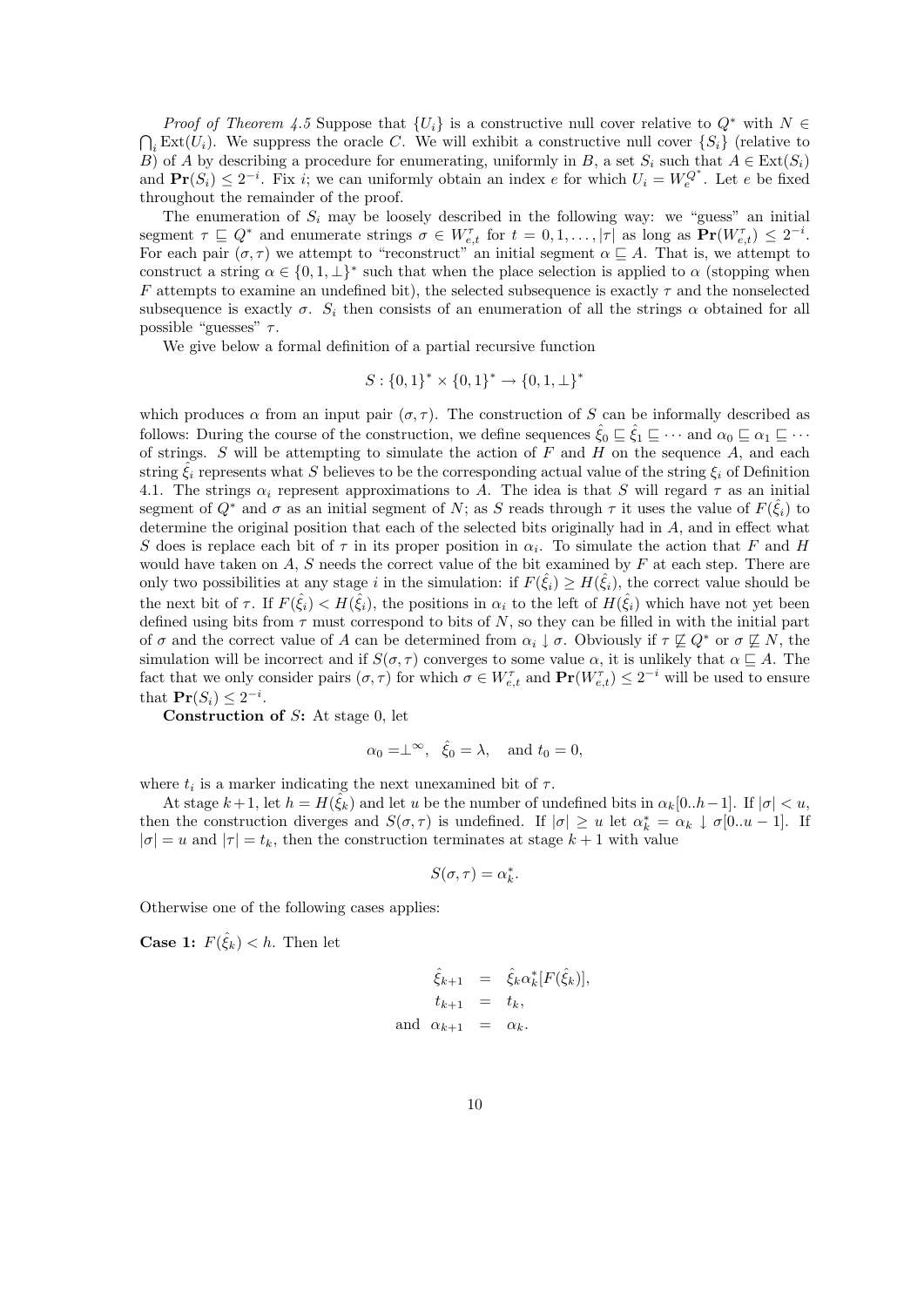**Case 2:**  $F(\hat{\xi}_k) \geq h$ . If  $t_k \geq |\tau|$  then the construction diverges and  $S(\sigma, \tau)$  is undefined. Otherwise let

$$
\hat{\xi}_{k+1} = \hat{\xi}_k \tau[t_k],
$$
\n
$$
t_{k+1} = t_k + 1,
$$
\nand for all  $z \in \mathbb{N}$ ,  $\alpha_{k+1}[z] = \begin{cases} \tau[t_k] & \text{if } z = F(\hat{\xi}_k) \\ \alpha_k[z] & \text{otherwise.} \end{cases}$ 

The crucial properties of the function  $S$  are summarized in the claim below. The proof of Claim 4.7 is technical, and we will postpone giving the details until the end of this section.

Claim 4.7 Let  $A, Q^*$ , and  $N$  be as in Definition 4.1.

- (i) If  $S(\sigma, \tau)$  converges with value  $\alpha$  and  $S(\sigma', \tau')$  converges with value  $\alpha'$ , then  $\sigma' \sqsubseteq \sigma$  and  $\tau' \sqsubseteq \tau$ imply that  $\alpha' \sqsubseteq \alpha$ .
- (ii) If  $S(\sigma, \tau)$  converges and  $\sigma'$  is a proper initial segment of  $\sigma$ , there is no proper extension  $\tau'$  of  $\tau$  for which  $S(\sigma', \tau')$  converges.
- (iii) If  $S(\sigma, \tau)$  converges with value  $\alpha$ , then  $\mathbf{Pr}(\alpha) = 2^{-|\sigma| |\tau|}$ .
- (iv) If  $\tau \sqsubseteq Q^*$  and  $\sigma \sqsubseteq N$  and  $S(\sigma, \tau)$  converges with value  $\alpha$ , then  $\alpha \sqsubseteq A$ .
- (v) For any strings  $\tau' \subseteq Q^*$  and  $\sigma' \subseteq N$ , there exist  $\sigma, \tau \in \{0,1\}^*$  such that  $\tau' \subseteq \tau \subseteq Q^*$ ,  $\sigma' \sqsubseteq \sigma \sqsubseteq N$ , and  $S(\sigma, \tau)$  converges.

We next show how to obtain a constructive null cover  $\{S_i\}$  of A, given the properties listed above of the function  $S$ . First define a recursive function  $t$  by

$$
t(\tau) = \max\{r \le |\tau| : \mathbf{Pr}(W_{e,r}^{\tau}) \le 2^{-i}\}.
$$

Then for  $s \in \mathbb{N}$  and  $\tau \in \{0,1\}^*$ , let

$$
S_{i,\tau} = \{ S(\sigma, \tau) : \text{ For some } \sigma' \sqsubseteq \sigma, \sigma' \in W_{e,t(\tau)}^{\tau} \}
$$
  
\n
$$
S_{i,s} = \bigcup_{|\tau| \leq s} S_{i,\tau}
$$
  
\n
$$
S_i = \bigcup_s S_{i,s}
$$

We need to verify the following two facts.

#### Claim 4.8  $A \in \text{Ext}(S_i)$ .

Proof of Claim 4.8 Since by assumption  $N \in Ext(U_i)$ , there is an initial segment  $\sigma' \subseteq N$  with  $\sigma' \in W_e^{\tilde{Q}^*}$ . It follows that for some  $\tau' \sqsubseteq Q^*$ ,  $\sigma' \in W_{e,1}^{\tau'}$  $\mathcal{F}_{e,|\tau'|}^{\tau}$ . By Claim 4.7(iv) and (v), there are strings  $\sigma, \tau$  such that  $\sigma' \sqsubseteq \sigma \sqsubseteq N$ ,  $\tau' \sqsubseteq \tau \sqsubseteq Q^*$ , and  $S(\sigma, \tau) = \alpha \sqsubseteq A$ . Since  $\mathbf{Pr}(W_{e, |\tau|}^{\tau}) \leq \mathbf{Pr}(U_i) \leq 2^{-i}$ , it follows that  $\alpha$  is enumerated into  $S_{i,\tau}$  and hence into  $S_i$ .

Claim 4.9  $Pr(S_i) \leq 2^{-i}$ .

*Proof of Claim 4.9* Since it is clear that  $S_{i,s} \subseteq S_{i,s+1}$  for all s, it suffices to fix s and show that  $\mathbf{Pr}(S_{i,s}) \leq 2^{-i}$ . For each  $\tau$ ,  $|\tau| \leq s$ , define a set

$$
B(\tau) = \{ \sigma : S(\sigma, \tau) \text{ converges and some } \sigma' \sqsubseteq \sigma \text{ is in } W_{e,t(\tau)}^{\tau} \}.
$$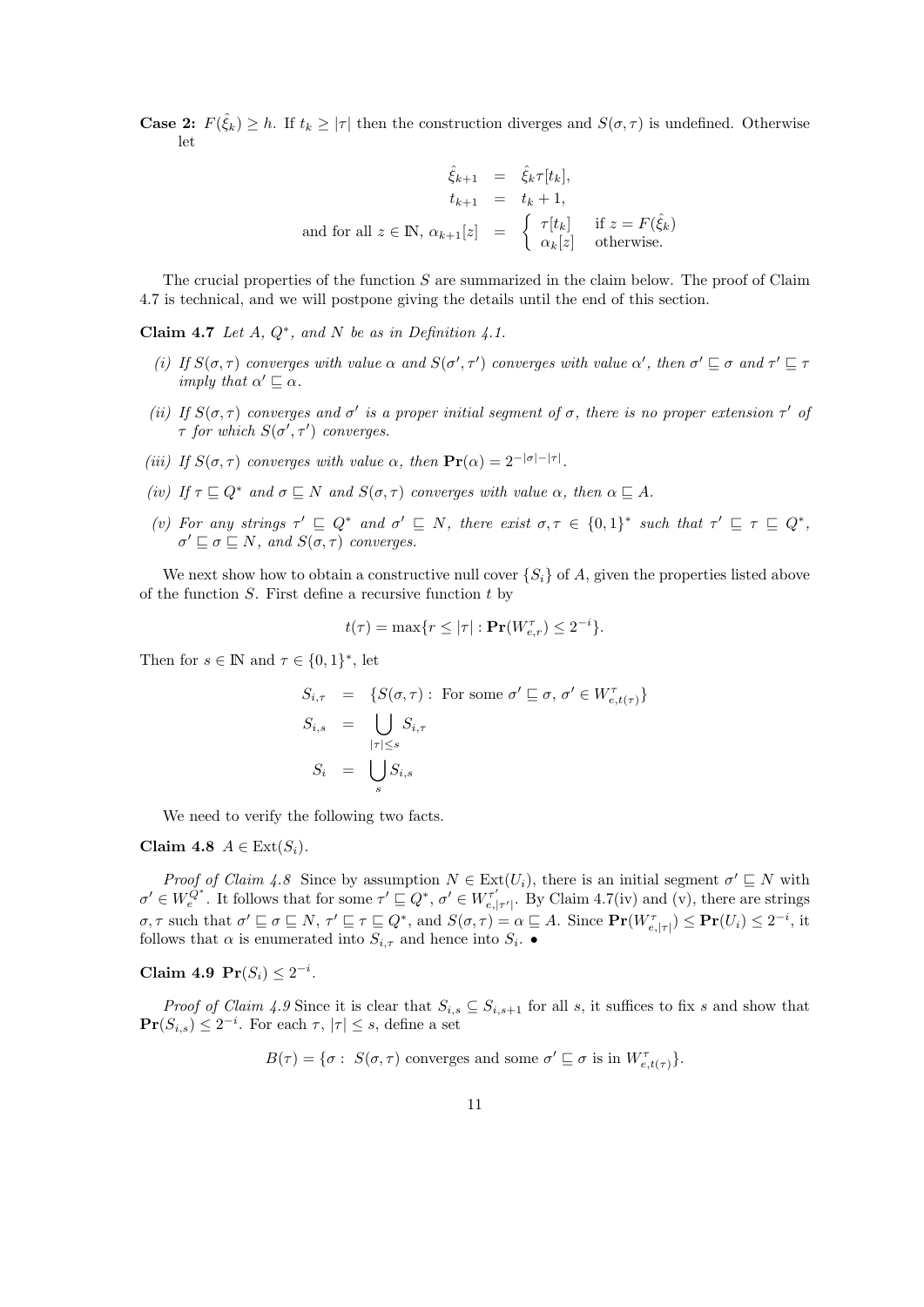Note that  $S_{i,\tau} = \{ S(\sigma, \tau) : \sigma \in B(\tau) \}$  and that

$$
S_{i,s} = \{ S(\sigma, \tau) : |\tau| \le s \text{ and } \sigma \in B(\tau) \}.
$$

Define a string  $\sigma \in B(\tau)$  to be an *initial* string if there is no proper prefix  $\sigma' \sqsubseteq \sigma$  such that  $\sigma' \in B(\tau')$ for some  $\tau' \sqsubseteq \tau$ . Let  $B^*(\tau)$  denote the initial strings in  $B(\tau)$ .

Consider a string  $\tau$ ,  $|\tau| \leq s$ . If  $\sigma \in B(\tau)$ , there is a unique shortest predecessor  $\sigma' \subseteq \sigma$ such that  $S(\sigma', \tau')$  converges for some  $\tau'$  comparable to  $\tau$ . By Claim 4.7(ii), we may assume that  $\tau' \sqsubseteq \tau$ . It follows that  $\sigma'$  is an initial string, and if  $\sigma' \neq \sigma$  then  $\sigma$  is not an initial string. Then  $\bigcup \{B^*(\tau'): \tau' \sqsubseteq \tau\}$  is prefixfree, and so

$$
\sum_{\tau' \sqsubseteq \tau} \mathbf{Pr}(B^*(\tau')) = \mathbf{Pr}\left(\bigcup\{B^*(\tau') : \tau' \sqsubseteq \tau\}\right) \le \mathbf{Pr}(W_{e,t(\tau)}^{\tau}) \le 2^{-i}.\tag{4}
$$

It further follows from Claim 4.7(i) that

 $\text{Ext}\{S(\sigma,\tau): |\tau| \leq s \text{ and } \sigma \in B(\tau)\} = \text{Ext}\{S(\sigma,\tau): |\tau| \leq s \text{ and } \sigma \in B^*(\tau)\}.$ 

Then

$$
\begin{array}{rcl}\n\mathbf{Pr}(S_{i,s}) & = & \mathbf{Pr}\{S(\sigma,\tau): \, |\tau| \le s \text{ and } \sigma \in B^*(\tau)\} \\
& \le & \sum_{\substack{|\tau| \le s \\ \sigma \in B^*(\tau)}} \mathbf{Pr}(S(\sigma,\tau)) \\
& = & \sum_{\substack{|\tau| \le s \\ \sigma \in B^*(\tau)}} 2^{-|\sigma| - |\tau|} \quad \text{by Claim 4.7(iii)} \\
& = & \sum_{j=0}^s \sum_{|\tau|=j} 2^{-|\tau|} \mathbf{Pr}(B^*(\tau)) \\
& \leq & 2^{-i},\n\end{array}
$$

where the last inequality follows from (4), using Lemma 4.6 with  $f(\tau) = \mathbf{Pr}(B^*(\tau))$ .

All that remains is to verify the properties listed in Claim 4.7.

*Proof of Claim 4.7.* Parts (i) and (ii) are straightforward consequences of the fact that in the construction of S, the inputs are used from left to right. Suppose  $S(\sigma, \tau)$  converges to  $\alpha$  at stage  $k+1$ , and let  $\alpha_k$ ,  $\hat{\zeta}_k$ , and  $t_k$  be the final values of the variables in the construction; suppose also that  $S(\sigma', \tau')$  converges to  $\alpha'$  at stage  $j+1$  and let  $\alpha_j$ ,  $\hat{\xi}_j$ , and  $t_j$  be the corresponding final values. Let  $h_j = H(\hat{\xi}_j)$  and  $h_k = H(\hat{\xi}_k)$ . Suppose  $\sigma' \sqsubseteq \sigma$  and  $\tau' \sqsubseteq \tau$ . Since the inputs are used from left to right, the construction of  $S(\sigma, \tau)$  is identical to that of  $S(\sigma', \tau')$  up to the stage at which the latter converges, i.e.,  $\alpha_j \sqsubseteq \alpha_k$  and  $\hat{\xi}_j \sqsubseteq \hat{\xi}_k$ . Since H is nondecreasing, and no bits of  $\alpha_j$  to the left of  $h_j$ can be defined after stage  $j + 1$  in the construction, we know  $\alpha_j[0..h_j - 1] = \alpha_k[0..h_j - 1]$ . Since the number of undefined bits in  $\alpha_j[0..h_j-1]$  is exactly  $|\sigma'|$  (by the definition of the convergence of S), we have

$$
\alpha' = (\alpha_j \downarrow \sigma') \sqsubseteq (\alpha_k \downarrow \sigma) = \alpha,
$$

which establishes (i).

For (ii), we use the notation of the preceding paragraph, and assume that  $\sigma'$  is a proper initial segment of  $\sigma$  and that  $\tau \sqsubseteq \tau'$ . Again the construction of  $S(\sigma, \tau)$  must be identical to that of  $S(\sigma', \tau')$ up to the stage at which one of them converges. Suppose that  $S(\sigma', \tau')$  converges first, i.e., that  $k < j$ . Then  $\alpha_k \sqsubseteq \alpha_j$ ,  $\hat{\xi}_k \sqsubseteq \hat{\xi}_j$ ,  $h_k \leq h_j$ , and  $\alpha_k[0..h_k-1] = \alpha_j[0..h_k-1]$ , implying that

$$
|\sigma| = # of undefined bits in  $\alpha_k[0..h_k - 1]$   
\n
$$
\geq # of undefined bits in  $\alpha_j[0..h_j - 1]$   
\n
$$
= |\sigma'|,
$$
$$
$$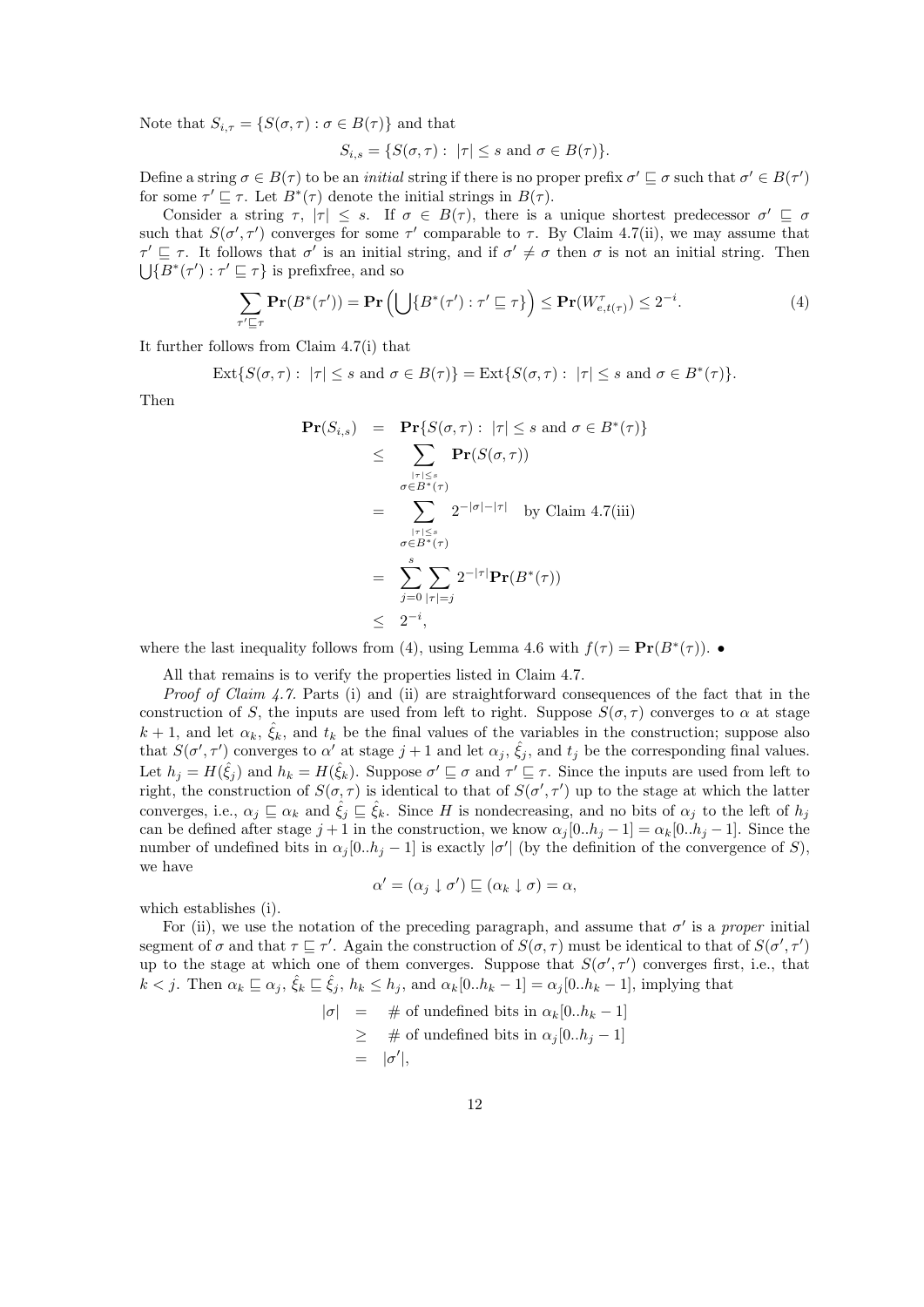contradicting the fact that  $\sigma'$  is a proper initial segment of  $\sigma$ . Therefore  $j \leq k$ , and so  $t_j \leq t_k$  and  $|\tau'| \leq |\tau|$ , i.e.,  $\tau'$  cannot be a proper extension of  $\tau$ .

For part (iii), note that when the computation  $S(\sigma, \tau)$  converges at a stage  $k+1$ , exactly  $|\tau|$  bits of  $\alpha_k$  have been defined, so the value  $\alpha = \alpha_k \downarrow \sigma$  has exactly  $|\tau| + |\sigma|$  defined bits.

Parts (iv) and (v) involve slightly more work. We first prove inductively that the following conditions (a)–(e) hold. Suppose that  $\sigma \sqsubseteq N$  and  $\tau \sqsubseteq Q^*$  and  $S(\sigma, \tau)$  converges. Then (using the notation of Definition 4.1) at each nonterminating stage k in the computation of  $S(\sigma, \tau)$ ,

- (a)  $|\xi_k/\rho_k| = t_k$ ,
- (b)  $\hat{\xi}_k = \xi_k$ ,
- (c)  $\alpha_k \sqsubseteq A$ ,
- (d) for all  $z < H(\hat{\xi}_k)$ ,  $\alpha_k[z]$  is defined  $\iff B[z] = 1$ , and
- (e)  $\alpha_k^* \sqsubseteq A$ .

**Base step:** When  $k = 0$ , (a), (b), and (c) are immediate. For (d), note that no bit of A to the left of  $H(\lambda)$  is ever selected, so  $B[z] = 0$  for  $z < H(\lambda)$ ; also  $\alpha_0[z]$  is undefined for all z. For (e), let  $h = H(\lambda)$ ; since  $\alpha_0$  is undefined at all bits,

$$
\alpha_0^* = (\alpha_0 \downarrow \sigma[0..h-1]) = \sigma[0..h-1] = N[0..h-1] = A[0..h-1],
$$

where the last equality follows from the fact that  $B[z] = 0$  for all  $z < h$ .

**Induction step.** Suppose (a)–(e) hold for  $j \leq k$ . For (a), (b), and (c) there are two cases:

Case 1:  $F(\hat{\xi}_k) < H(\hat{\xi}_k)$ .

(a) By construction  $t_k = t_{k+1}$ , and since  $\hat{\xi}_k = \xi_k$  by the induction hypothesis,  $F(\xi_k) < H(\xi_k)$ and so  $\rho_k + 1 = \rho_k 0$ . Hence

$$
|\xi_{k+1}/\rho_{k+1}| = |\xi_k/\rho_k| = t_k = t_{k+1}.
$$

(b) By the induction hypothesis,  $\alpha_k^* \subseteq A$  and  $\hat{\xi}_k = \xi_k$ ; in view of the latter it is enough to show that the  $(k + 1)$ st bits of  $\xi_{k+1}$  and  $\xi_{k+1}$  are equal:

$$
\hat{\xi}_{k+1}[k] = \alpha_k^*[F(\hat{\xi}_k)] = A[F(\xi_k)] = \xi_{k+1}[k].
$$

(c) By construction  $\alpha_{k+1} = \alpha_k \sqsubseteq A$ .

Case 2:  $F(\hat{\xi}_k) \geq H(\hat{\xi}_k)$ .

(a) By construction  $t_k = t_k+1$ , and since  $\hat{\xi}_k = \xi_k$  by the induction hypothesis,  $F(\xi_k) \geq H(\xi_k)$ , so  $\rho_k + 1 = \rho_k 1$ ; hence

$$
|\xi_{k+1}/\rho_{k+1}| = |\xi_k/\rho_k| + 1 = t_k + 1 = t_{k+1}.
$$

(b) Again  $\hat{\zeta}_k = \xi_k$  by the induction hypothesis, and since  $\xi_{k+1}/\rho_{k+1} \sqsubseteq \tau \sqsubseteq Q^*$ ,

$$
\hat{\xi}_{k+1}[k] = \tau[t_k] = (\xi_{k+1}/\rho_{k+1})[t_k] = \xi_{k+1}[k].\tag{5}
$$

(c) We have  $\alpha_k \subseteq A$  by the induction hypothesis, and by construction  $\alpha_{k+1}[z] = \alpha_k[z]$  for all  $z \neq F(\hat{\xi}_k)$ . By (5) above,  $\tau[t_k] = \xi_{k+1}[k]$ , which is equal to  $A[F(\xi_k)]$ . Then

$$
\alpha_{k+1}[F(\hat{\xi}_k)] = \tau[t_k] = A[F(\xi_k)] = A[F(\hat{\xi}_k)],
$$

so  $\alpha_{k+1} \sqsubseteq A$ .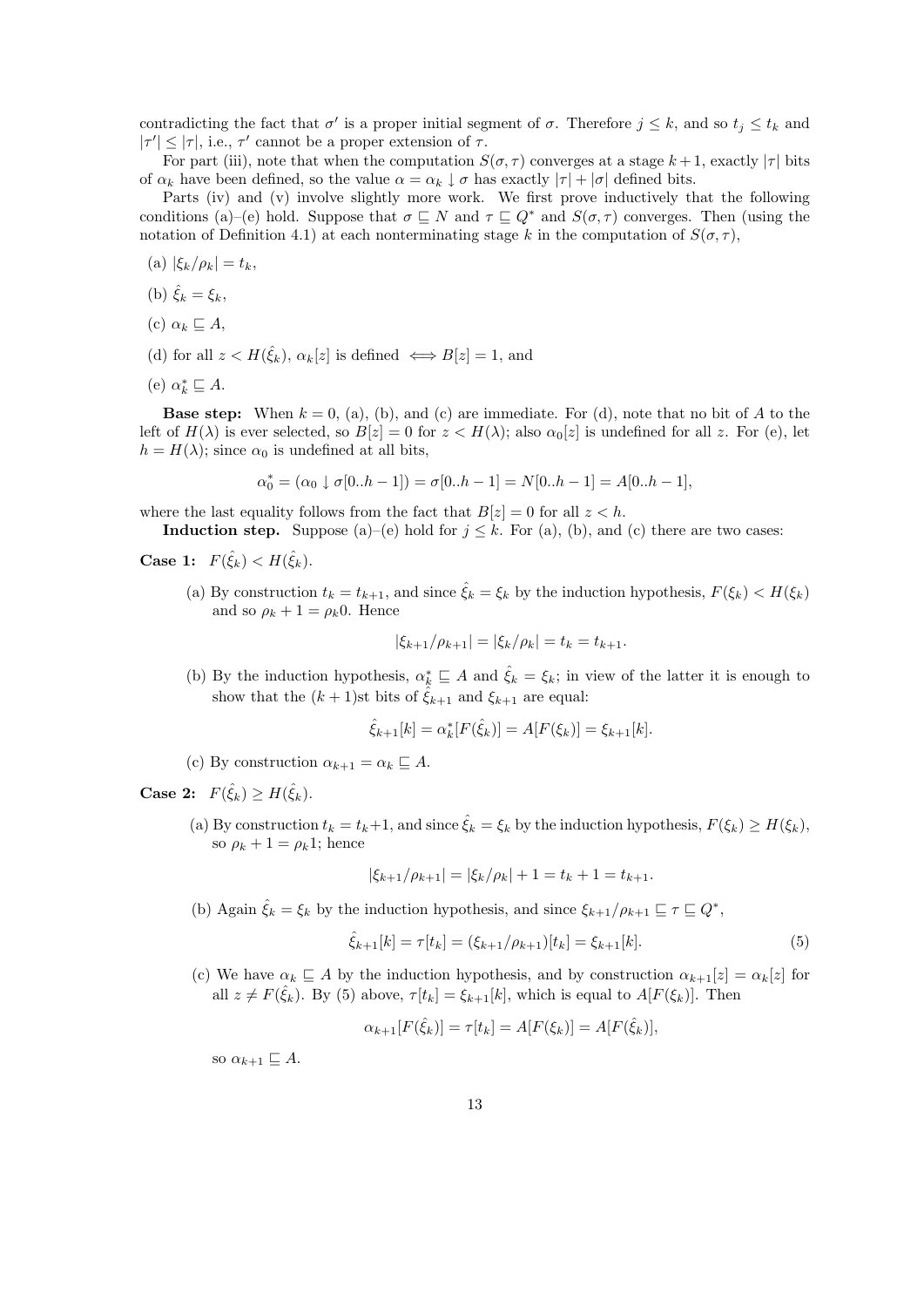For (d), suppose that  $z < H(\hat{\xi}_{k+1})$ . Note that  $H(\hat{\xi}_{k+1}) = H(\xi_{k+1})$  by (b) above. Then

$$
\alpha_{k+1}[z] \text{ is defined } \iff \text{ for some } j \leq k, z = F(\hat{\xi}_j) \geq H(\hat{\xi}_j)
$$
  

$$
\iff \text{ for some } j \leq k, z = F(\xi_j) \geq H(\xi_j)
$$
  

$$
\iff B[z] = 1.
$$

Part (e) follows from (c) and (d): Let  $h = H(\hat{\xi}_{k+1}), \beta = B[0..h-1]$ , and let u denote the number of undefined bits in  $\alpha_{k+1}[0..h-1]$ . Then

$$
\alpha_{k+1}^*/\beta = \alpha_{k+1}/\beta \text{ by (d)}
$$
  
=  $A/\beta$  by (c),  
so  $\alpha_{k+1}^*/\overline{\beta} = \sigma[0..u-1]$   
=  $A/\overline{\beta}$  since  $\sigma \subseteq N = A/\overline{B}$ .

But  $\alpha_{k+1}^*/\beta = A/\beta$  and  $\alpha_{k+1}^*/\overline{\beta} = A/\overline{\beta}$  imply that  $\alpha_{k+1}^*[0..h-1] = A[0..h-1]$ . Since  $\alpha_{k+1}^*[z] =$  $\alpha_{k+1}[z]$  for all  $z \geq h$ , we have  $\alpha_{k+1}^* \sqsubseteq A$  by (c). This completes the induction.

Now Claim 4.7(iv) follows from part (e), since when  $S(\sigma, \tau)$  converges at a stage  $k + 1$ , the final value is  $\alpha = \alpha_k^* \sqsubseteq A$ .

The final step is to verify part (v) of Claim 4.7. Consider any integer k for which  $F(\xi_k) \geq H(\xi_k)$ . Let  $h = H(\xi_k)$ , and let

$$
\tau = \xi_k / \rho_k \tag{6}
$$

and 
$$
\sigma = A[0..h-1]/\overline{B}
$$
. (7)

Clearly  $\tau \subseteq Q^*$  and  $\sigma \subseteq N$ . It is also the case that  $S(\sigma, \tau)$  converges: at stage  $k + 1$  in the construction, we have  $t_k = |\xi_k/\rho_k| = |\tau|$  by part (a),  $h = H(\hat{\xi}_k) = H(\xi_k)$  by (b), and by (d),

# of undefined bits in 
$$
\alpha_k[0..h-1]
$$
 = # of zeros in  $B[0..h-1]$   
=  $|\sigma|$  by (7),

so  $S(\sigma, \tau)$  converges. Since  $Q^*$  and N are assumed to be infinite, it is always possible to find a k such that  $F(\xi_k) \geq H(\xi_k)$  and such that the strings  $\tau$  and  $\sigma$  of (6) and (7) are as long as desired; therefore  $\sigma$  and  $\tau$  can be found which extend any given  $\tau' \sqsubseteq Q^*$  and  $\sigma' \sqsubseteq N$ .

The proof of Claim 4.7, and hence the proof of Theorem 4.5, is now complete. Thank you for your support. •

#### References

- [1] C. Bennett and J. Gill. Relative to a random oracle,  $P^A \neq NP^A \neq$  co-N $P^A$ . SIAM Journal on Computing, 10:96–113, 1981.
- [2] G.J. Chaitin. Algorithmic Information Theory. Cambridge University Press, 1987.
- [3] G.J. Chaitin. Incompleteness theorems for random reals. Advances in Applied Mathematics, 8:119–146, 1987.
- [4] G.J. Chaitin. A theory of program size formally identical to information theory. J. Assoc. Comput. Mach., 22:329–340, 1975.
- [5] A. Church. On the concept of a random sequence. Bulletin of the AMS, 46:130–135, 1940.
- [6] W. Feller. An Introduction to Probability Theory and its Applications. Volume 2, John Wiley and Sons, Inc., 1971.